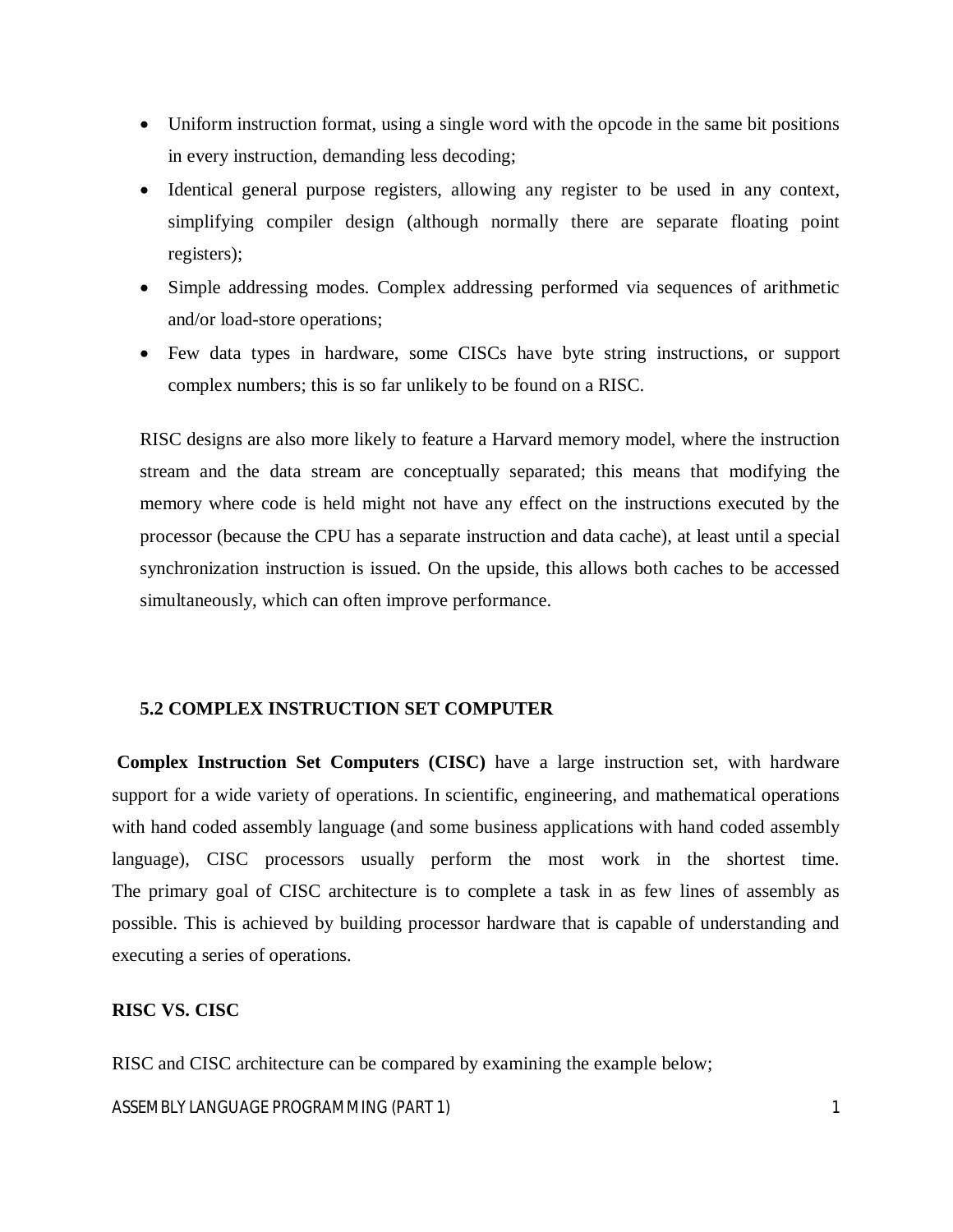**Multiplying Two Numbers in Memory** On the right is a diagram representing the storage  $\overline{2}$ scheme for a generic computer. The main memory is divided into locations numbered from (row) 1: (column) 1 to (row) 6: (column) 4. The execution unit is responsible for carrying out all computations. However, the execution unit can only operate on data that has been loaded into one of the six registers (A, B, C, D, E, or F). Let's say we want to find the product of two numbers - one stored in location 2:3 and another stored in location 5:2 - and then store the product back in the location 2:3.



#### **The CISC Approach**

For this particular task, a CISC processor would come prepared with a specific instruction (we'll call it "MULT"). When executed, this instruction loads the two values into separate registers, multiplies the operands in the execution unit, and then stores the product in the appropriate register. Thus, the entire task of multiplying two numbers can be completed with one instruction:

#### MULT 2:3, 5:2

MULT is what is known as a "complex instruction." It operates directly on the computer's memory banks and does not require the programmer to explicitly call any loading or storing functions. It closely resembles a command in a higher level language. For instance, if we let "a" represent the value of 2:3 and "b" represent the value of 5:2, then this command is identical to the C statement " $a = a * b$ ."

One of the primary advantages of this system is that the compiler has to do very little work to translate a high-level language statement into assembly. Because the length of the code is relatively short, very little RAM is required to store instructions. The emphasis is put on building complex instructions directly into the hardware.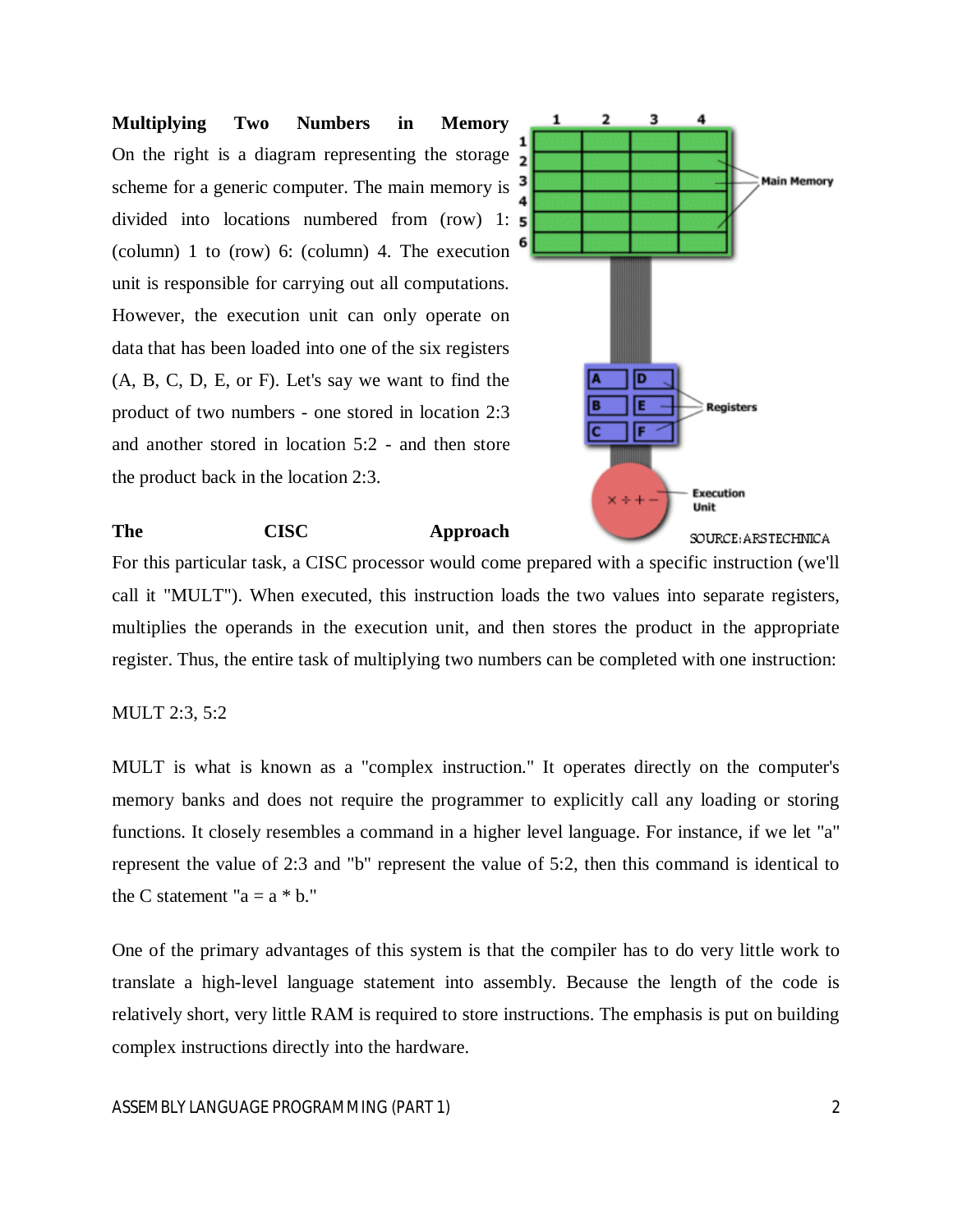#### THE RISC **RISC APPROACH**

RISC processors only use simple instructions that can be executed within one clock cycle. Thus, the "MULT" command described above could be divided into three separate commands: "LOAD," which moves data from the memory bank to a register, "PROD," which finds the product of two operands located within the registers, and "STORE," which moves data from a register to the memory banks. In order to perform the exact series of steps described in the CISC approach, a programmer would need to code four lines of assembly:

LOAD A, 2:3 LOAD B, 5:2 PROD A, B STORE 2:3, A

At first, this may seem like a much less efficient way of completing the operation. Because there are more lines of code, more RAM is needed to store the assembly level instructions. The compiler must also perform more work to convert a high-level language statement into code of this form.

#### **RISC AND CISC COMPARISON**

| <b>RISC</b>                                             | <b>CISC</b>                                 |  |
|---------------------------------------------------------|---------------------------------------------|--|
| Emphasis on hardware                                    | Emphasis on software                        |  |
| Includes multi-clock complex instructions               | Single clock, reduced instruction only      |  |
| and "STORE"<br>Memory-Memory: "LOAD"                    | Register ro register: "LOAD" and "STORE"    |  |
| incorporated in instructions                            |                                             |  |
| Small code sizes, high cycles per second                | Low cycles per second, large code sizes     |  |
| <b>Transistors</b><br>storing<br>complex<br>used<br>for | Spends more transistors on memory registers |  |
| instructions                                            |                                             |  |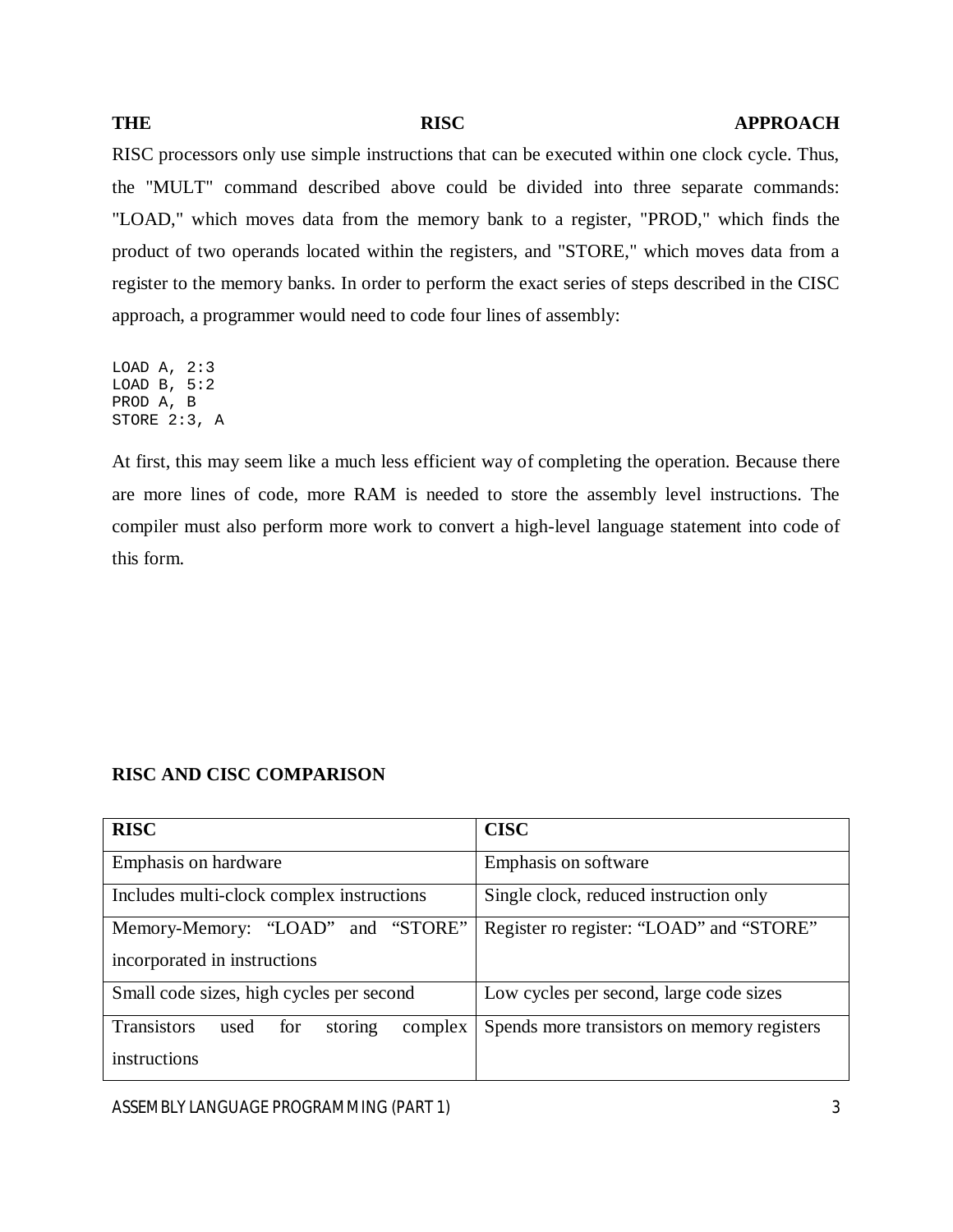Separating the "LOAD" and "STORE" instructions actually reduces the amount of work that the computer must perform. After a CISC-style "MULT" command is executed, the processor automatically erases the registers. If one of the operands needs to be used for another computation, the processor must re-load the data from the memory bank into a register. In RISC, the operand will remain in the register until another value is loaded in its place.

The CISC approach attempts to minimize the number of instructions per program, sacrificing the number of cycles per instruction. RISC does the opposite, reducing the cycles per instruction at the cost of the number of instructions per program

# **SECTION TWO**

# **CHAPTER SIX**

# **REGISTERS**

Registers are used for storing variables. Because registers are located inside the CPU, they are much faster than memory. Accessing a memory location requires the use of a system bus, so it takes longer time. Accessing data in a register usually takes no time. Therefore, variables should be often kept in registers. From the assembly language point of view, this chapter discusses the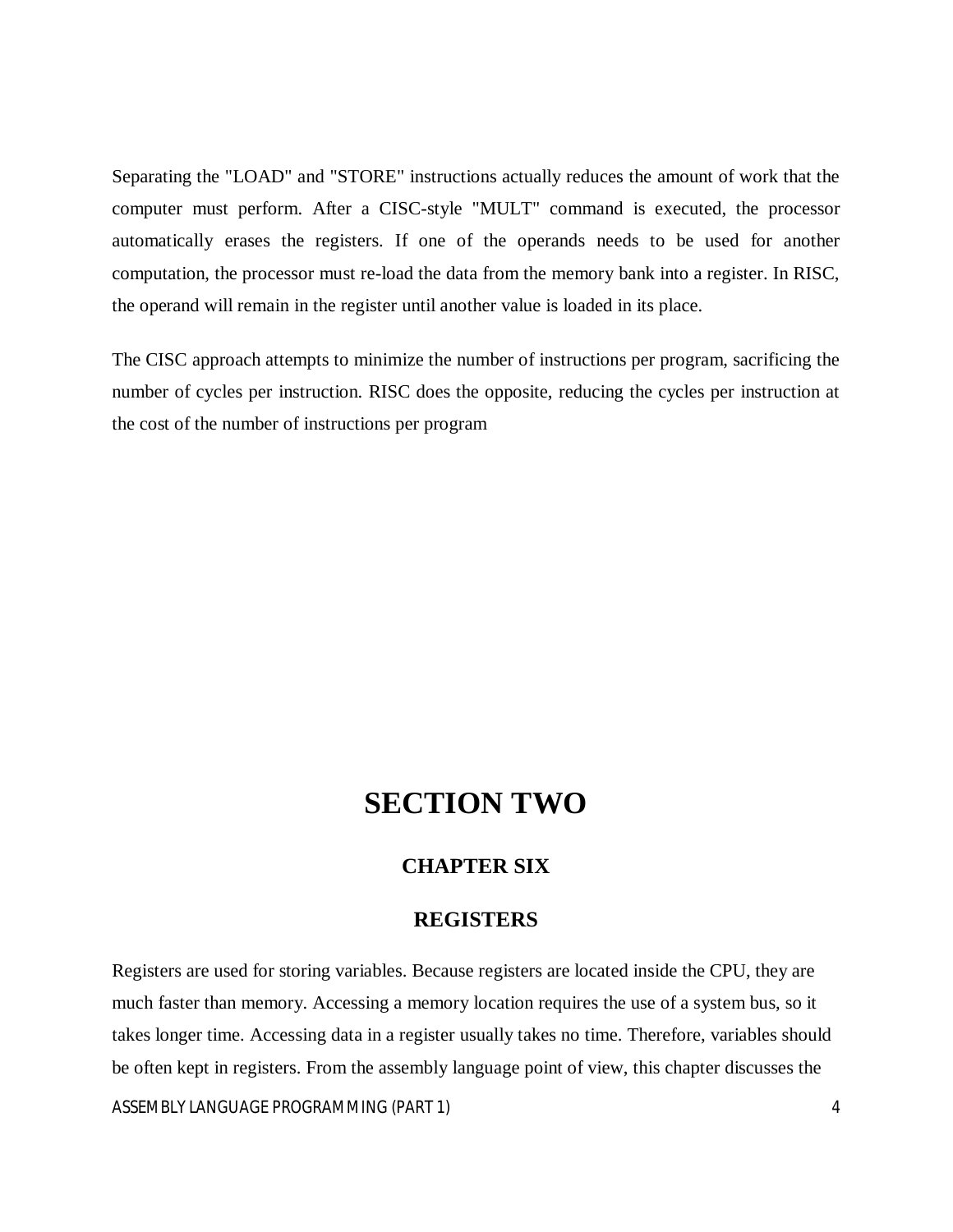80x86 register sets. The 80x86 processors provide a set of general purpose registers, segment registers and some special purpose registers. Certain members of the family provide additional registers, although typical applications do not use them. Register sets are very small and most registers have special purpose which limits their use as variables, but they are still an excellent place to store temporary data of calculations.

# **6.1 GENERAL PURPOSE REGISTERS**

8086 CPU has eight 16 bit general purpose registers; each register has its own name:

**AX-** the accumulator register (divided into AH/AL)

**BX-** the base register (divided into BH/BL)

**CX-**the count register (divided into CH/CL)

**DX-** the data register (divided into DH/DL)

**SI-** source index register

**DI-** destination index register

**BP-** base pointer

**SP-** stack pointer

Despite the name of a register, it's the programmer who determines the usage for each general purpose register. The size of the above general purpose registers are 16bit, it's something like: 0011000000111001<sub>b</sub>

Four general purpose registers (AX, BX, CX, and DX) are made of two separate 8 bit registers, e.g

If AX=0011000000111001<sub>b</sub>, then AH=00110000<sub>b</sub> and AL=00111001<sub>b</sub>. Therefore, when any of the 8 bit registers are modified, 16 bit register is also updated and vice versa. The same thing also applies for the other 3 registers (BX, CX and DX). "H" stands for high and "L" stands for low part.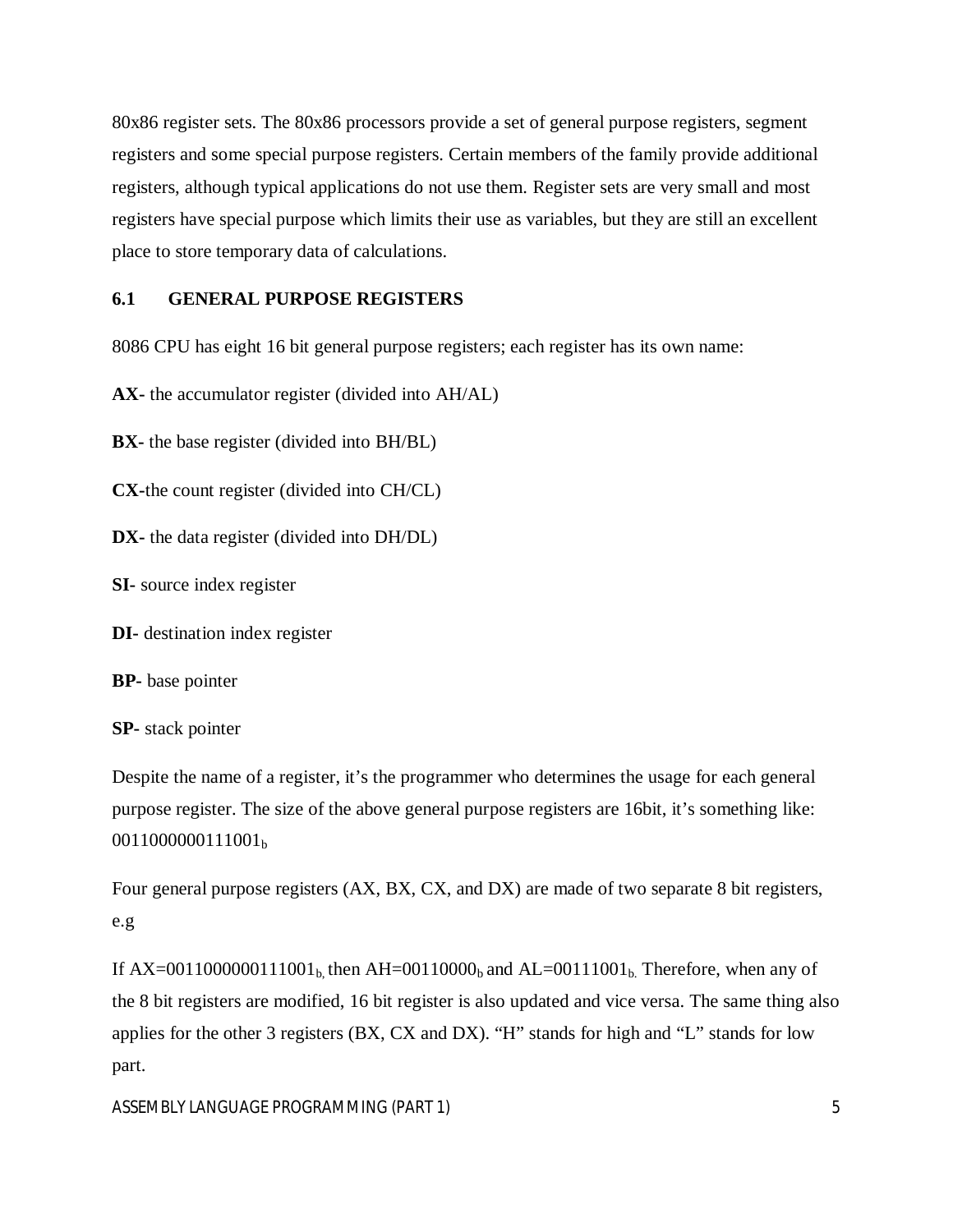While you can use many of these registers interchangeably in a computation, many instructions work more efficiently or absolutely require a specific register from this general purpose register group.

A brief explanation of the general purpose registers is given below;

**The ax register:** This is also called the accumulator. It is where most arithmetic and logical computations take place. Although, most arithmetic and logical operations can be done in other registers, it is often more efficient to use the ax register for such computations

**The bx register:** This is the base register. It has some special purpose too. It is commonly used to hold indirect addresses.

**The cx register:** This is the count register. As the name implies, it is used to count off the number of iterations in a loop or to specify the number of characters in a string.

**The dx register:** This is the data register. This register has two special purposes: It holds the overflow from certain arithmetic operations and it holds I/O addresses when accessing data on the 80x86 I/O bus.

The si and di register are respectively the source index and the destination index register. These registers can be used to indirectly access memory. These registers are also used with the 8086 string instructions when processing character strings.

**The bp register:** This is the base pointer. It is similar to bx register. It is used to access parameters and local variables in a procedure.

**The sp register:** This is the stack pointer. It has a very special purpose of maintaining the program stack.

#### **6.2 SEGMENT REGISTERS**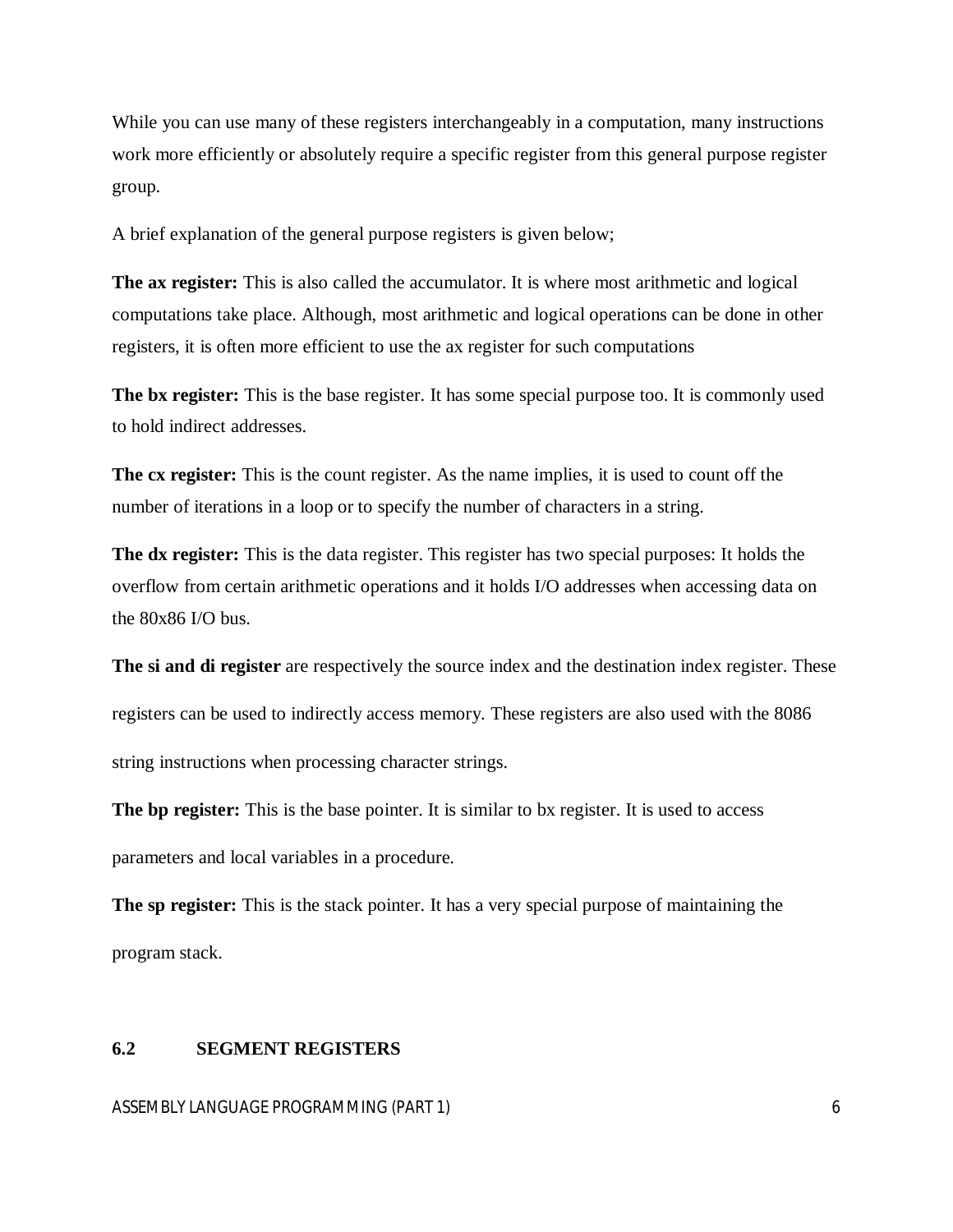8086 CPU has four 16 bit general purpose registers; each register has its own name:

**cs register** stands for the code segment register

**ds register** stands for the data segment register

**es register** stands for the extra segment register

**ss register** stands foe the stack segment register

Segment registers points at the beginning of a segment in memory. Segments of memory on the 8086 can be no larger than 65,536 bytes long (64K). A brief explanation of the segment registers is given below;

The cs register points at the segment containing the currently executing machine instructions. Despite the 64K segment limitation, 8086 programs can be longer than 64K. This can be possible if multiple code segments are in memory.

**The ds register** generally points at global variables for the program. Again, one is limited to 65,536 bytes of data in the data segment but the value of ds can always be changed in order to access additional data in other segments.

**The es register** are often used by programs to gain access to segments when it is difficult or impossible to modify the other segment registers.

**The ss register** points at the segment containing the 8086 stack. The stack is where the 8086 stores important machine state information, subroutine return addresses, procedure parameters and local variables. In general, the stack segment is not always modified because too many things in the system depend upon it. Although, it is theoretically possible to store data in the segment registers, this is not a good idea.

The segment registers have a very special purpose- pointing at accessible blocks of memory. Any attempt to use the registers for any other purpose may result in considerable grief, especially if intended to move up to better CPU like 80386. Segment registers work together with general purpose register to access any memory value.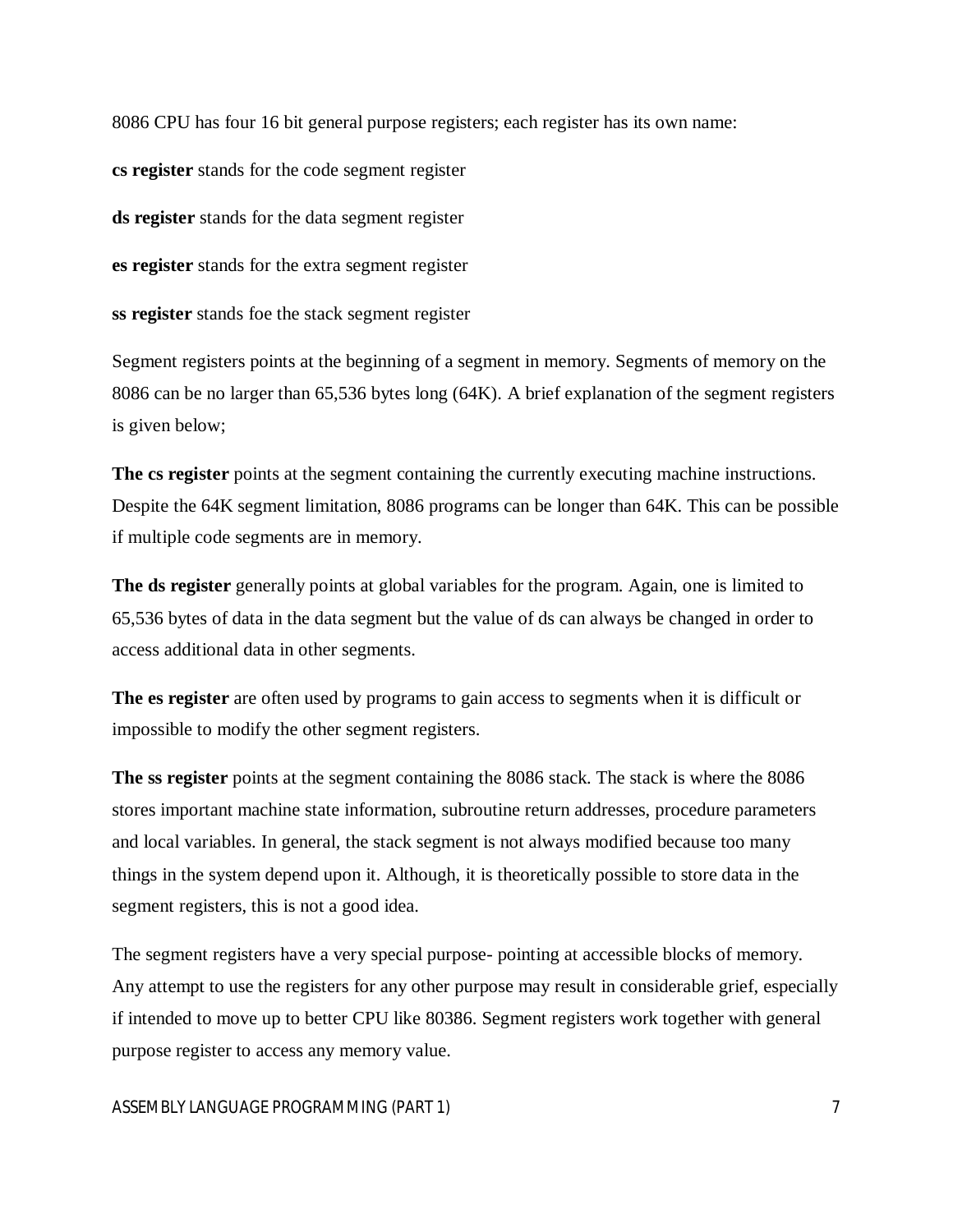e.g If we would like to access memory at the physical address  $12345<sub>h</sub>$  (hexadecimal), we should set the  $DS=1230<sub>h</sub>$  and  $SI=0045<sub>h</sub>$ . This is good, since this way we can access much more information than with a single register that is limited to 16 bit.

CPU make a calculation of physical address by multiplying the segment register by  $10<sub>h</sub>$  and adding a general purpose register to it  $(1230<sub>h</sub> * 10<sub>h</sub> + 45<sub>h</sub> = 12345<sub>h</sub>)$ 

The address formed with two registers is called an **effective address.** By default **BX, SI** and **DI**  registers work with **DS** segment register; **BP** and **SP** work with **SS** segment register. Other general purpose registers cannot form an effective address. Also, although **BX** can form an effective address, **BH** and **BL** cannot.

#### **10.2 SPECIAL PURPOSE REGISTERS**

There are two types of special purpose registers on the 8086 CPU: the instruction pointer (ip) and the flags register. These registers are not accessed the same way other 8086 registers are accessed. Instead, the CPU generally manipulates these registers directly. A brief explanation of the special purpose registers is given below;

**The ip register** contains the address of the currently executing instruction. It is a 16 bit pointer which provides a pointer into the current code segment. IP works together with the CS segment register and it points to the currently executing instruction.

**The flags register** is unlike the other registers on the 8086. The other registers hold eight or 16 bit values. The flags register is simply an eclectic collection of on e bit values which help determine the current state of the processor. Flags register is modified automatically by CPU after mathematical operations, this allows to determine the type of the result and to determine the conditions to transfer control to other parts of the program. Generally, the flags register cannot be accessed directly. Although the flags register is 16 bits wide, the 8086 uses only nine of those bits. These bits are explained below;

**The carry bits (C)**: It holds the carry after addition or after subtraction (or the borrow after subtraction). It also indicates an error condition.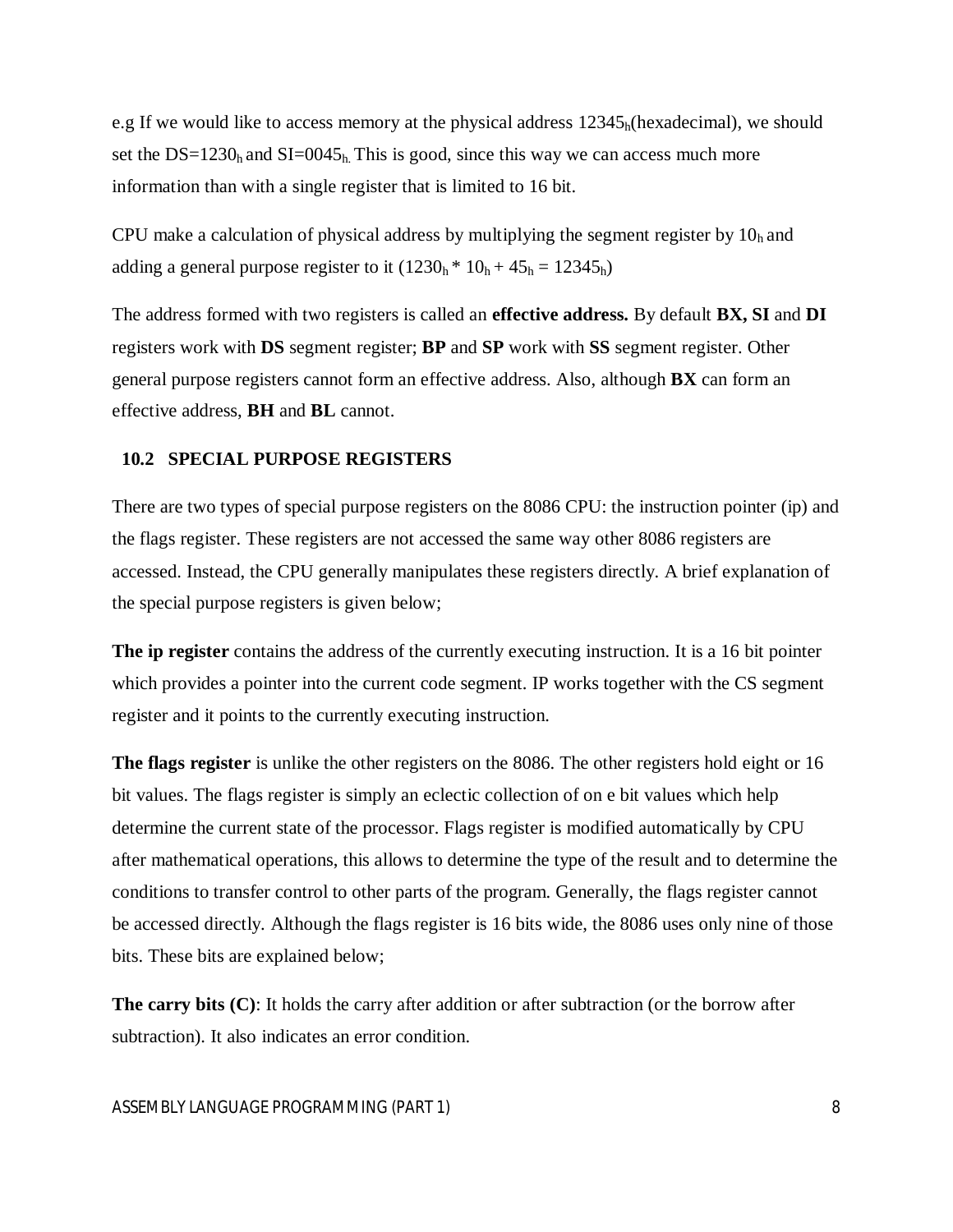**The parity bits**: it is a count of one in a number expressed as even or odd. It is used as error detection in some circuits.

**The Auxiliary carry bit (A)**: This holds the half-carry after addition or the borrow after subtraction between bit positions 3 and 4 of the results. It is set by a carry out of the lowest nibble (1/2 byte) or a borrow into the lowest nibble.

**The zero flag bit (Z)**: It is set when the result of the operation is zero.

**The sign bit (S)**: This flag holds the arithmetic sign of the result after arithmetic or logic instruction is executed.

**The trap flag (T)**: If the T flag is enabled, the microprocessor interrupts the flow of the program on conditions as indicated by the debug registers and control register. If  $T=0$ , the debugging feature is disabled.

**The Interrupt flag bit (I)**: This flag determines whether an external interrupt are disabled or not.

**The Direction flag bit (D)**: This flag determines the direction which string operations are performed. When cleared, string operations proceed from left to right or vice versa.

**The overflow flag bit (O)**: Overflow occurs when signed numbers are added or subtracted. An overflow indicates that the result has exceeded the capacity of the machine.

Of all these flags, four flags are used most times and they are; zero, carry, sign and

# **CHAPTER SEVEN**

# **ADDRESSING MODES**

One approach to processors places an emphasis on flexibility of addressing modes. Some engineers and programmers believe that the real power of a processor lies in its addressing modes. Most addressing modes can be created by combining two or more basic addressing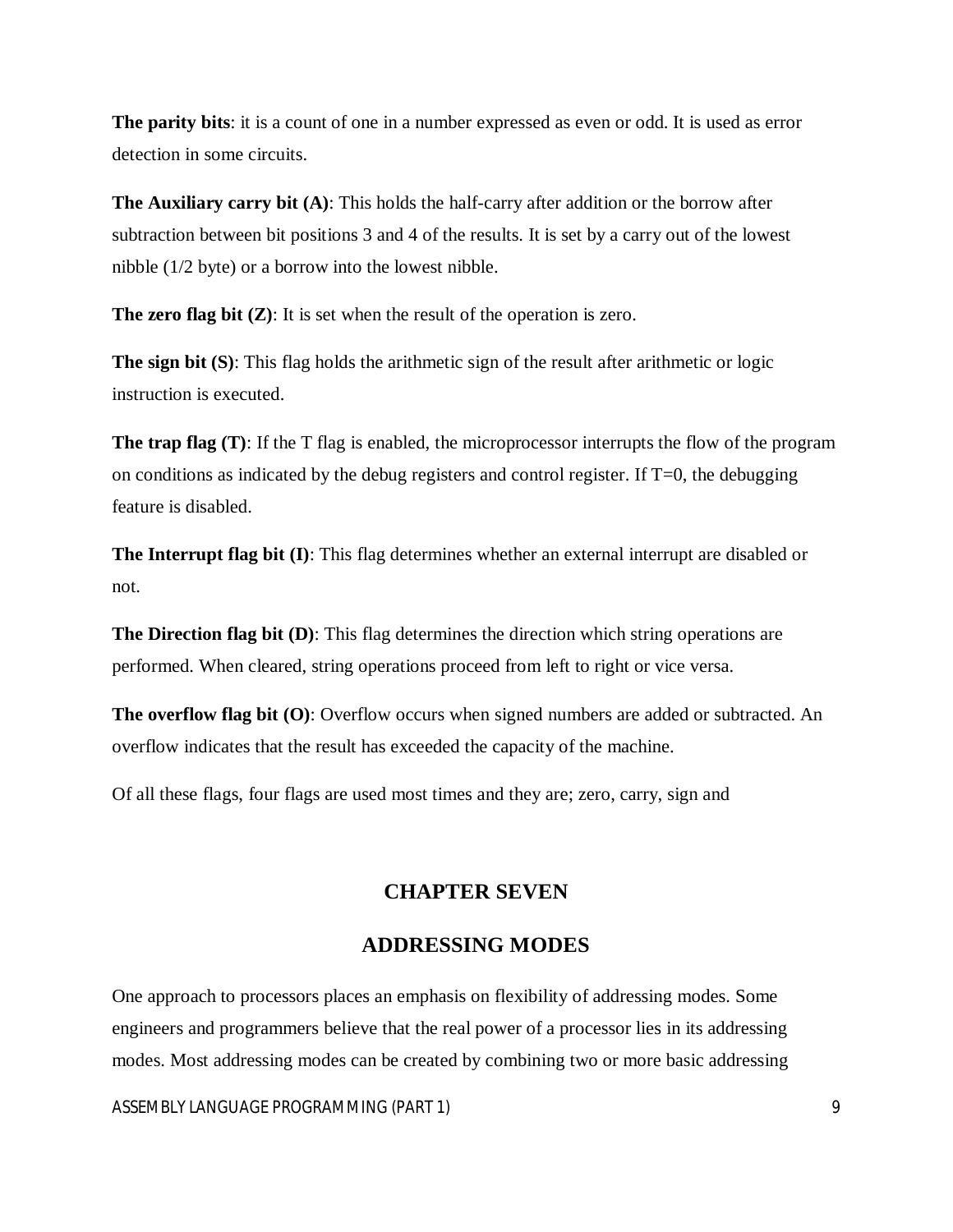modes, although building the combination in software will usually take more time than if the combination addressing mode existed in hardware (although there is a trade-off that slows down all operations to allow for more complexity). The x86 instructions use five different operand types: registers, constants, and three memories addressing schemes. Each form is called an addressing mode. The x86 processors support the register addressing mode, the immediate addressing mode, the indirect addressing mode, the indexed addressing mode and the direct addressing mode.

 One approach to processors places an emphasis on flexibility of addressing modes. Some engineers and programmers believe that the real power of a processor lies in its addressing modes. Most addressing modes can be created by combining two or more basic addressing modes, although building the combination in software will usually take more time than if the combination addressing mode existed in hardware (although there is a trade-off that slows down all operations to allow for more complexity).

 In a purely othogonal instruction set, every addressing mode would be available for every instruction. In practice, this isn't the case.

 Virtual memory, memory pages, and other hardware mapping methods may be layered on top of the addressing modes.

#### **7.1 ADDRESSING MODES WITH REGISTER OPERANDS**

Register operands are the easiest to understand. Consider the following forms of the mov instruction:

mov ax,ax

mov ax,bx

mov ax,cx

mov ax, dx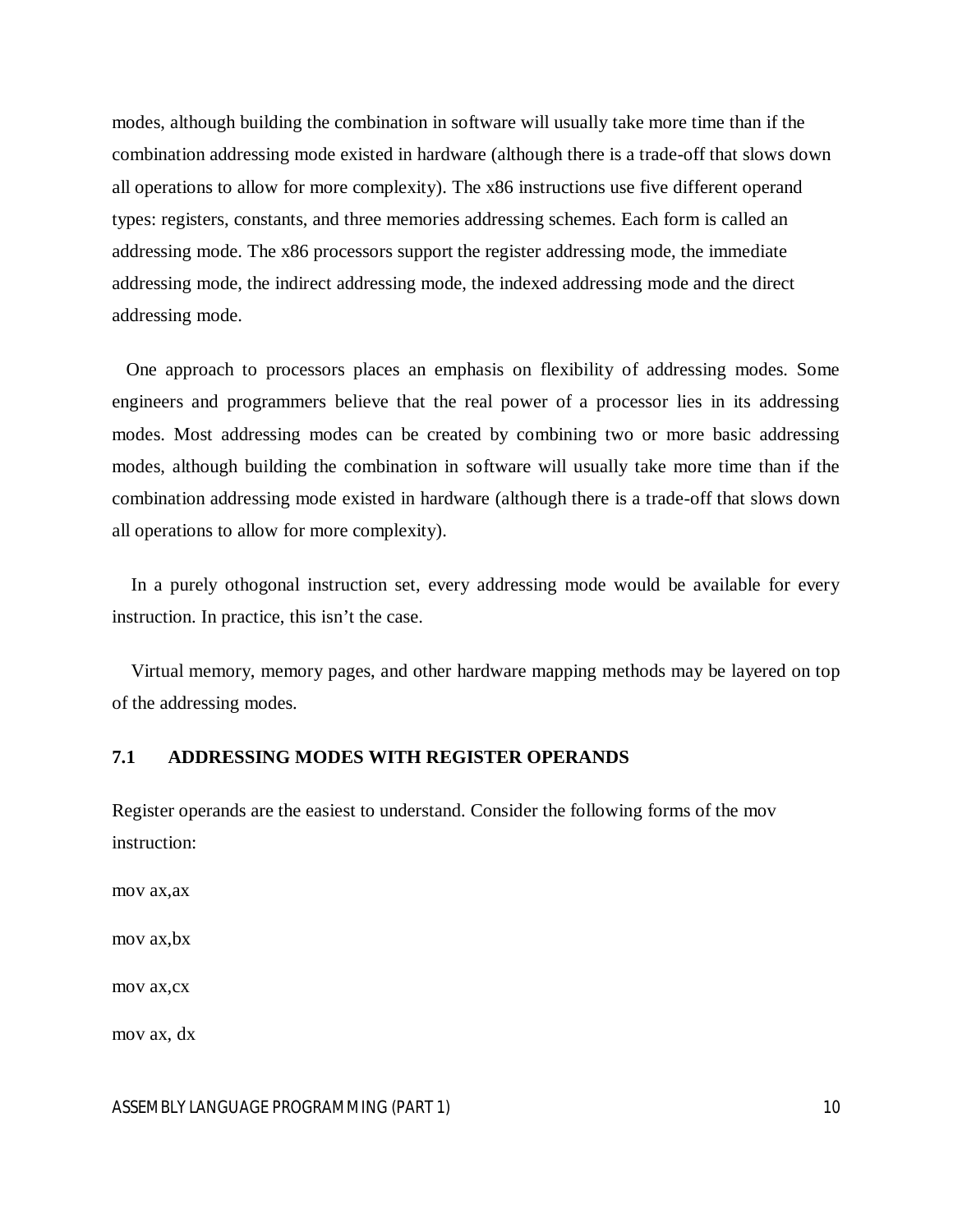In the above instructions, the first instruction is the destination register and the second operand is the source register. The first instruction does nothing. It copies the value from the ax register back into the ax register. The remaining three instructions copy the value of bx,cx, and dx into ax. Note that the original values of bx, cx and dx remain the same. The first operand (the destination register) is not limited to ax; you can move values to any of these registers. This mode of addressing is the *register addressing mode*

## **7.2 ADDRESSING MODES WITH CONSTANTS**

Constants are also pretty easy to deal with. Consider the following instructions:

mov ax,25

mov bx, 195

mov cx,2056

mov dx,1000

These instructions are all pretty straightforward; they load their respective registers with the specified hexadecimal constant. This mode of addressing is called the *immediate addressing mode.*

# **7.3 ADDRESSING MODES WITH MEMORY STRUCTURES**

There are three addressing modes which deal with accessing data in memory. There are three main addressing mode found in this category; the *direct addressing mode,* the *indirect addressing mode* and *the index addressing mode.* These addressing modes take the following forms:

```
mov ax, [1000]
```
mov ax, [bx]

mov ax, [1000+bx]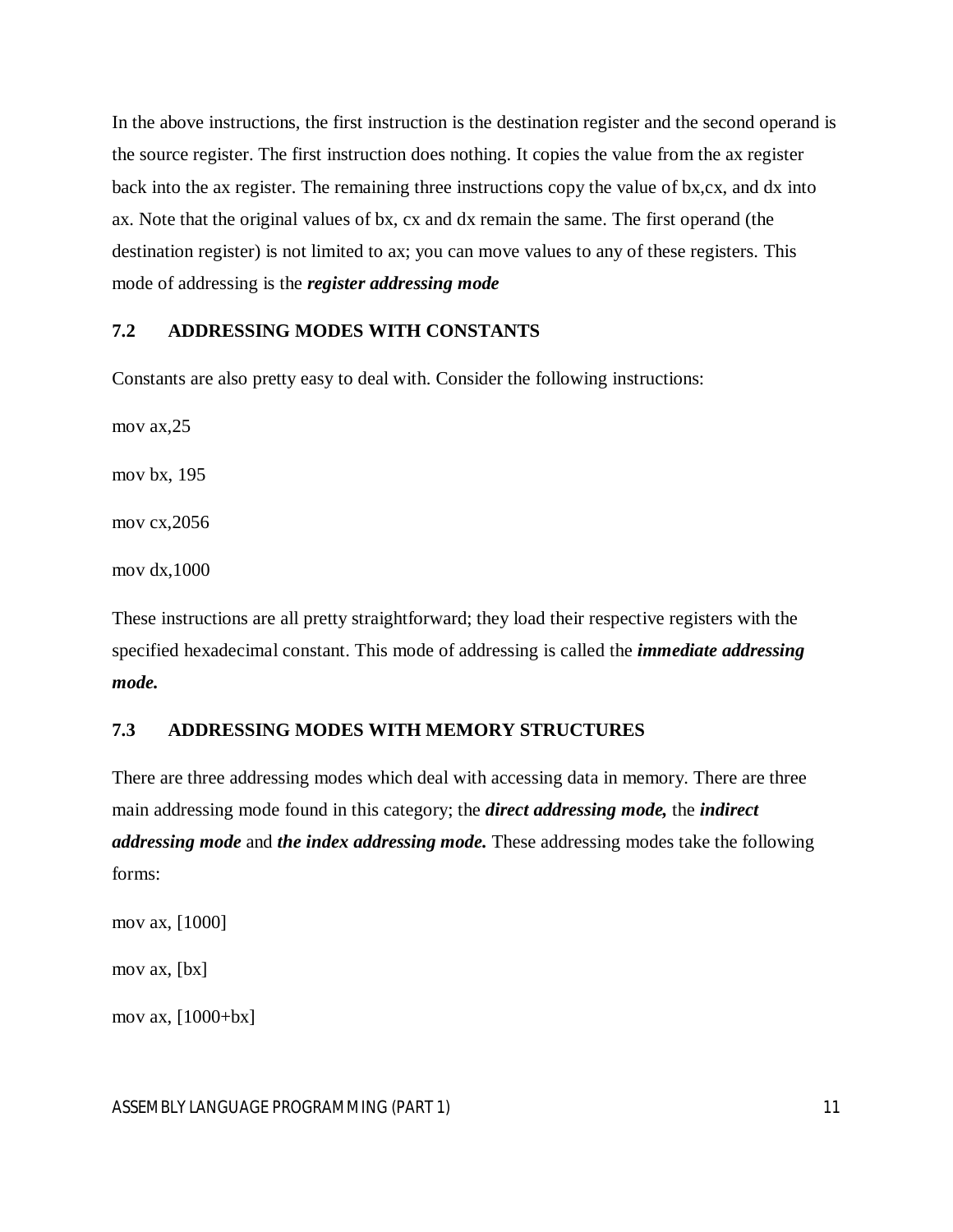The first instruction uses the *direct* addressing mode to load ax with the 16 bit value stored in memory starting at location 1000hex.

The second instruction loads ax from the memory location specified by the contents of the bx register. This is an *indirect* addressing mode. Rather than using the value bx, the instruction accesses the memory location whose address appears in bx.

There are many cases where the use of indirection is faster, shorter and better. The last memory addressing mode is the *indexed* addressing mode. An example of this memory addressing mode is mov ax, [1000+bx]. The instruction adds the contents of bx with 1000 to produce the address of the memory value to fetch. This instruction is useful for accessing elements of arrays, records and other data structures.

# **7.4 ADDRESSING MODE WITH STACK MEMORY**

The stack plays an important role in all microprocessors. It holds data temporarily and stores return addresses for procedures. The stack memory is a LIFO memory which describes the way data are stored and removed from the stack. Data are placed onto the stack with the PUSH instruction and removed with a POP instruction. The stack memory is maintained by two registers (the stack pointer SP or ESP and the stack segment)s. The stack pointer register always points to an area of memory located within the stack segment. The stack pointer adds to (ss\*10h) to form the stack memory address in the real mode.

- PUSH ax: Copies ax into the stack
- POP cx: Removes a word from the stack and places it in cx
- PUSH dx: Copies dx into the stack
- PUSH 123: Copies 123 into the stack
- PUSH A: Copies the word content of all the registers into the stack (AX,BX,CX,DX,SI,DI,SP,BP)
- POP A: Removes data from the stack and places it in the 16 bit registers.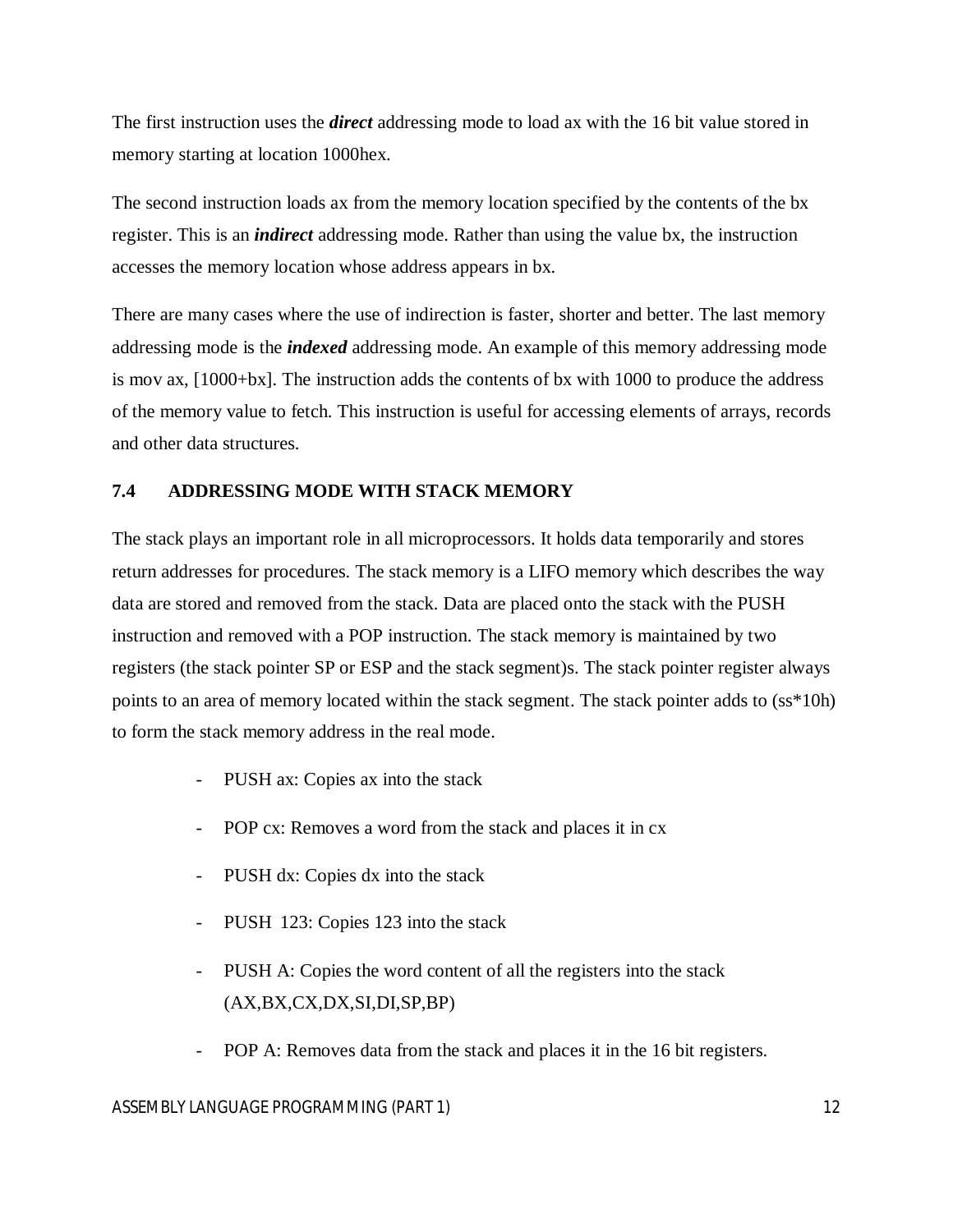# Example

.code

start:

mov ax,23

mov bx,44

mov cx,13

push ax; copies 23 into the stack

push bx; copies 44 into the stack

push cx; copies 13 into the stack

pop cx; removes 13 from the stack and places it back into cx

pop bx; removes 44 from the stack and places it back into bx

pop ax; removes 23 from the stack and places it back into ax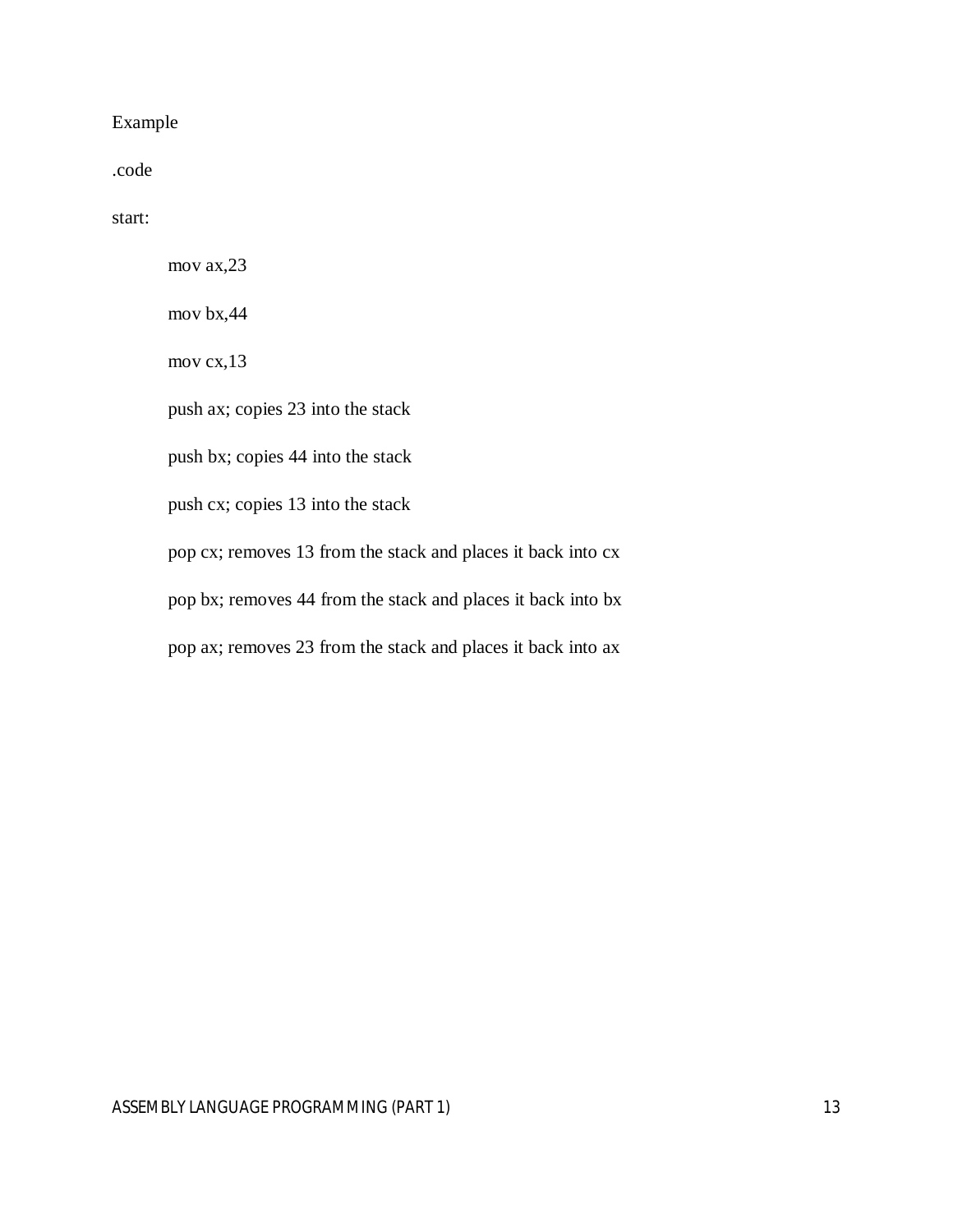# **CHAPTER EIGHT**

# **INSTRUCTION SETS**

Like any other programming language, there are going to be several instructions you use all the time, some you use occasionally, and some you will rarely, if ever, use. These are called the 80x86 instruction sets.

# **8.1 THE 80X86 INSTRUCTION SETS**

80x86 instructions can be roughly divided into eight different classes;

- 1. Data movement instructions
	- mov, lea, les, push, pop, pushf, popf
- 2 Conversions
	- cbw, cwd, xlat
- 3 Arithmetic instructions
	- add,inc,sub,dec,cmp,neg,mul,imul,div,idiv
- 4 Logical shift
	- and, or, xor, not, shl, shr, rcl, rcr
- 5 I/O instructions
	- $\bullet$  in, out
- 6 String instructions
	- mov, stos, lods
- 7 Program flow instructions
	- jmp, call, ret
	- conditional jumps
- 8 Miscellaneous instructions
	- clc, stc, cmc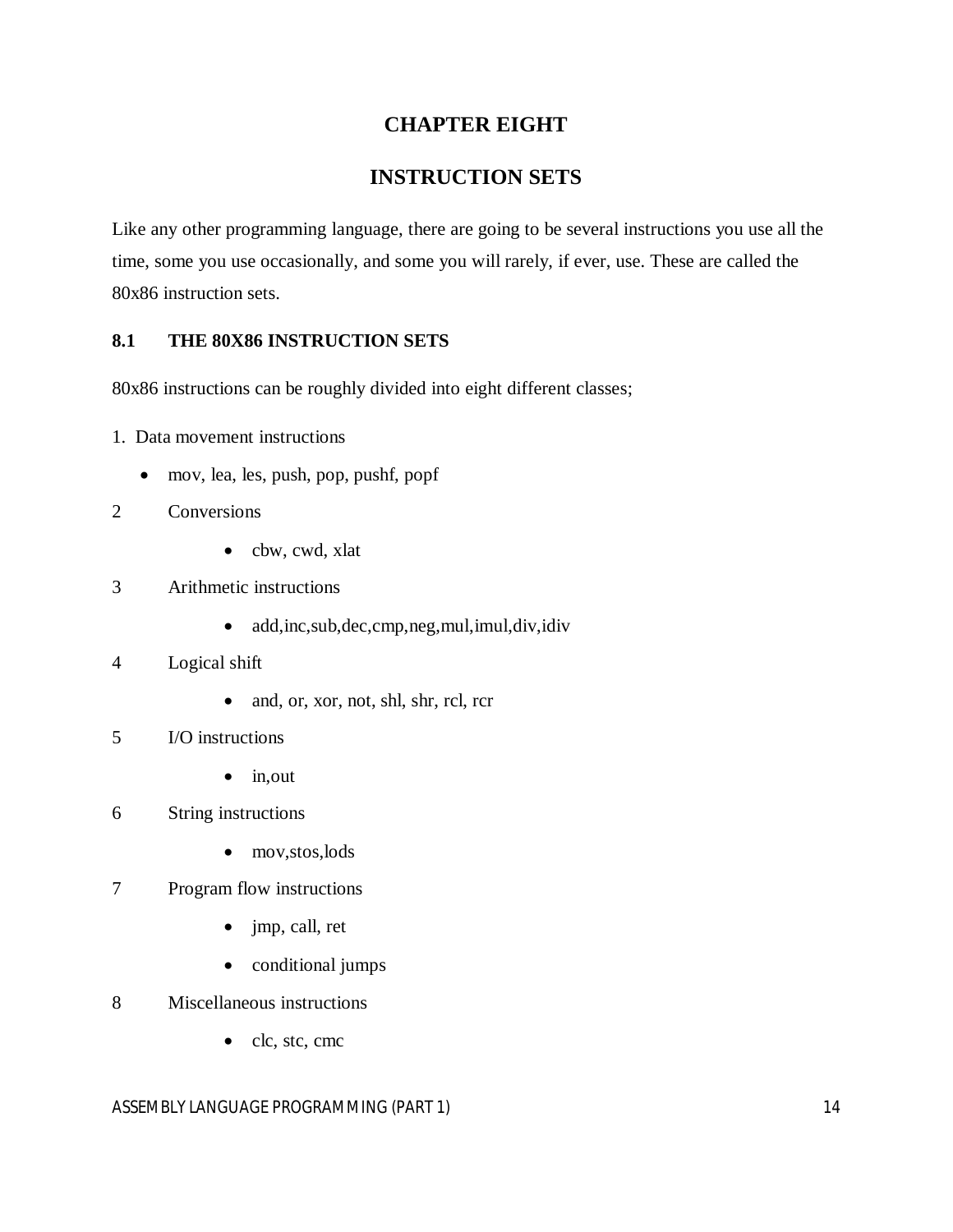The most commonly used of all these classes are the data movement instructions and the arithmetic instructions. The mov isnstruction is the most commonly used instruction of all the data movement instruction. The mov instruction is actually two instructions merged into the same instruction. The two forms of the mov instruction take the following forms;

mov reg, reg/memory/constant

mov reg, reg

where reg (i.e register) is any of ax,bx,cx, or dx; constant is a numeric constant (using hexadecimal notation), and memory is an operand specifying a memory location. The next section describes the possible forms the memory operand can take. The "reg/memory/constant" operand tells you that this particular operand may be a register, memory location, or a constant.

The arithmetic and logical instruction take the following forms:

add reg, reg/memory/constant

sub reg, reg/memory/constant

cmp reg, reg/memory/constant

and reg, reg/memory/constant

or reg, reg/memory/constant

not reg/memory

The following sections describe some of the instructions in these groups and how they operate. The 80x86 instruction have simple semantics.

The *add* instruction adds the value of the second operand to the first (register) operand, leaving the sum in the first operand.

The *sub* instruction subtracts the value of the second operand from the first, leaving the difference in the first operand.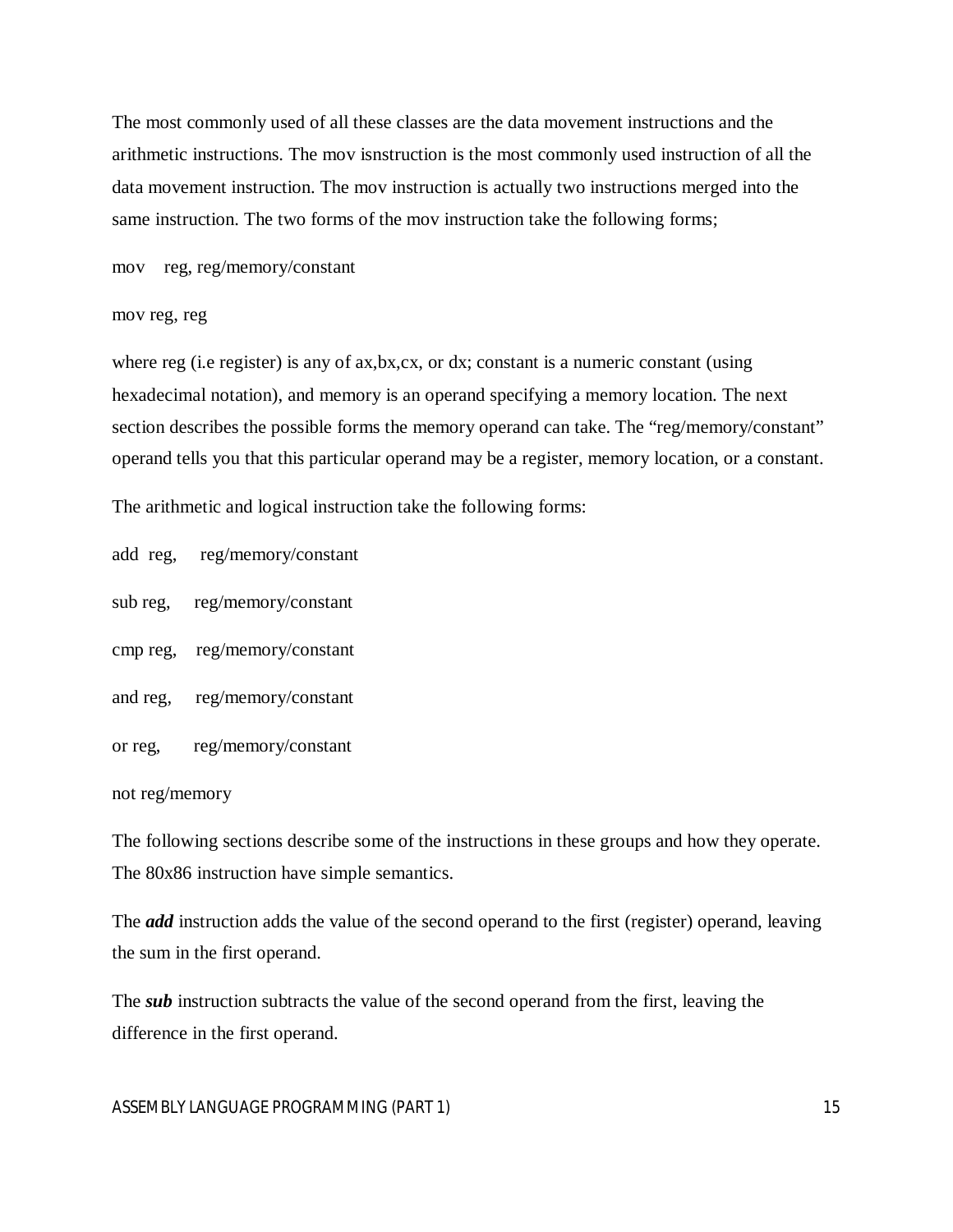The *cmp* instruction subtracts the value of the second operand from the first, leaving the difference in the first operand.

The **and & or** instructions compute the corresponding bitwise logical operation on the two operands and store the result in the first operand.

The *not* instruction invert the bit in the single memory or register operand.

# **8.2 CONTROL TRANSFER INSTRUCTION**

The *control transfer instructions* interrupt the sequential execution of instructions in memory and transfer control to some other point in memory either unconditionally, or system organization after testing the result of thr previous cmp instruction. These instructions include the following;

ja dest--jump if above

- jae dest--jump if above or equal
- jb dest--jump if below
- jbe dest--jump if below or equal
- je dest—jump if equal
- jne dest—jum if not equal
- jmp dest-unconditional jump
- iret return from an interrupt

The first six instructionsnin this class let you check the result of the previous cmp instruction for greater than, greater or equal, less than or equal,equality, or inequality. For example, if you compare the ax and bx registers with the cmp instruction and execute the ja instruction, the x86 CPU will jump to the specified destination location if ax was greater than bx. If ax is not greater than bx, control will fall through to the next instruction in the program. The jmp instruction unconditionally transfers control to the instruction at the destination address. The iret instruction returns control from an *interrup service routine.*The get and put instructions let you read and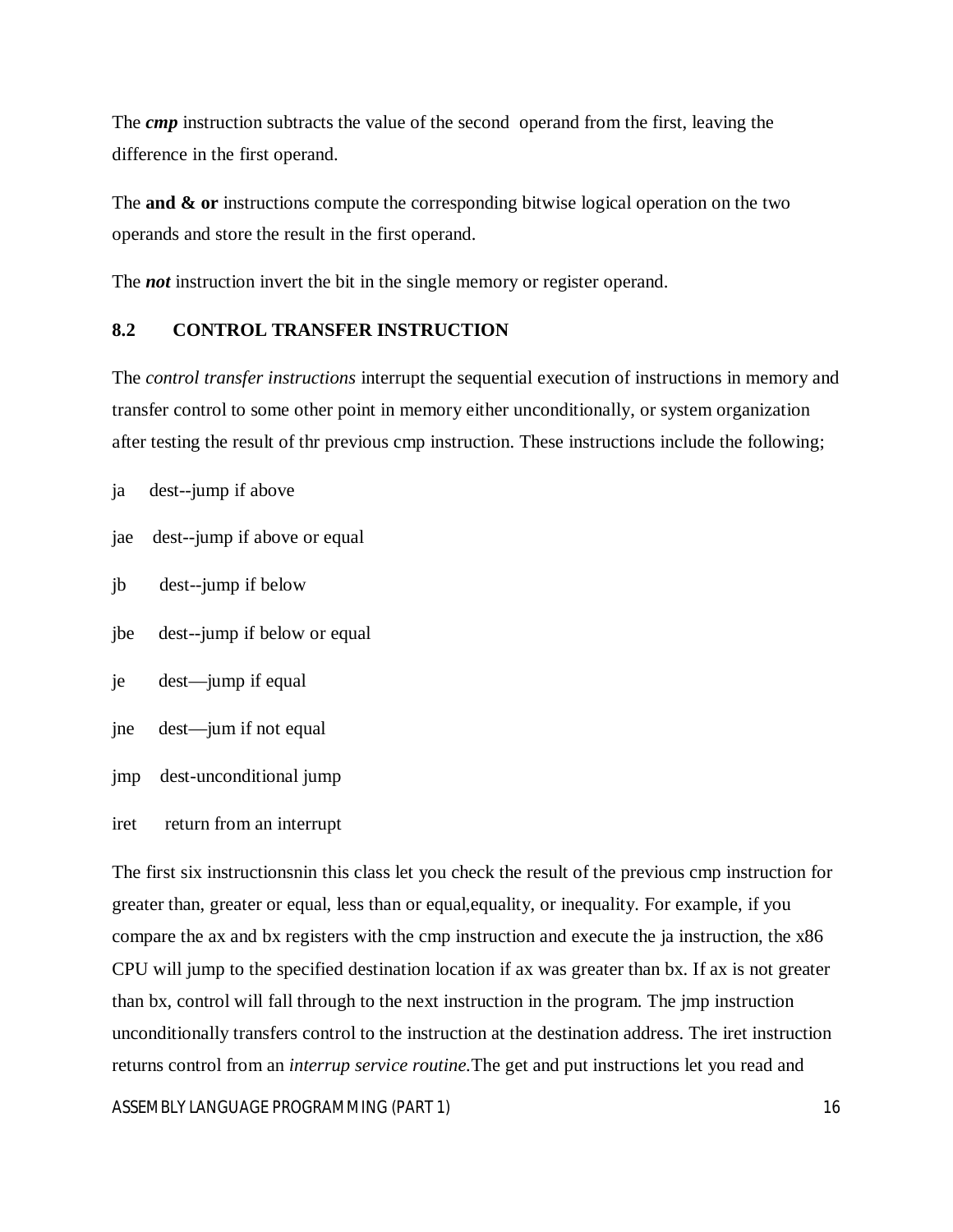write integer values. Get will stop and prompt the user for a hexadecimal value and then store that value into the ax register. Put displays (in hexadecimal) the value of the ax register. The remaining instructions do not require any operands, they are **halt** and **brk.** Halt terminates program execution and brk stops the program in a state that it can be restarted.

# **8.3 THE STANDARD INPUT ROUTINES**

While the standard library provides several input routines, there are three in particular that will be used be used most times.

- Getc (gets a character)
- Gets(gets a string)
- Getsm

Getc reads a single character from the keyboard and returns that character in a register. It does not modiffy any other registers. As usual, the carry flag returns the error status. You do not need to pass getc any values in th rgisters. Getc does not echo the input character to the display screen. You must explicitly print the character if you want it to appear on the output monitor.

The gets routine reads an entire line of text from the keyboard. It stores each successive character of the input line into a byte array whose base address in the es:di register pair. This array must have a room of 128bytes. The gets routine will read each character and place it in the array except for the carriage return character. Gets terminates the input line with a zero byte. Gets echoes each character you type to the display device, it also handles simple line editing functions such as backspace.

The getsm routine reads a string from the keyboard and returns a pointer to that string in nes:di pair register. The difference between gets an getsm is that you do not have to pass the address of an input buffer in es:di. Getsm automatically allocates storage on the heap with a call to malloc and returns a pointer to the buffer in es:di.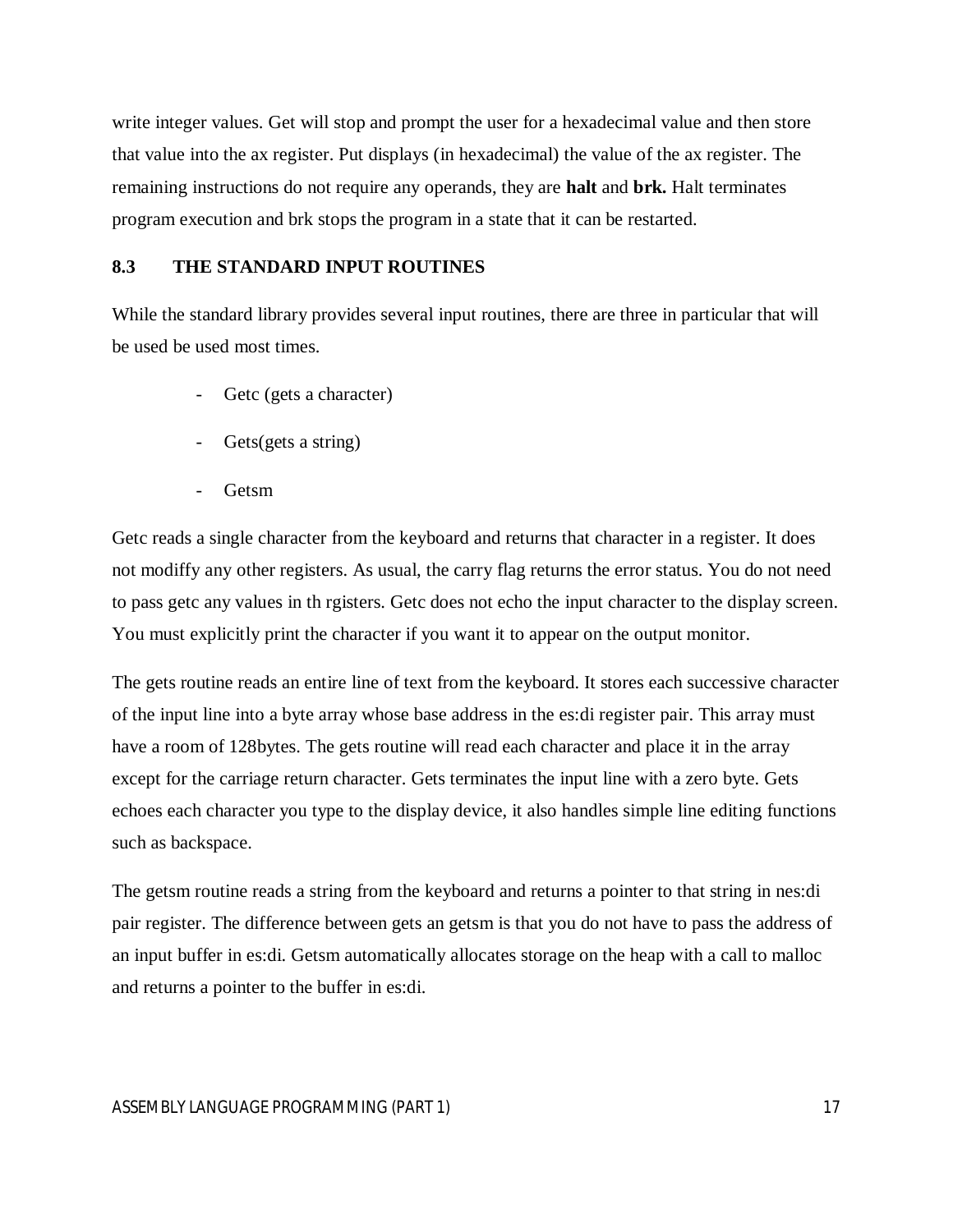# **8.4 THE STANDARD OUTPUT ROUTINES**

The basic standard output routines are; PUTC, PUTCR, PUTS, PUTH, PUTI, PRINT and PRINTF

Putc outputs a single character to the display device. It outputs the character appearing in the al register. It does not affect any registers unless there is an error on output ( the carry flag denotes error/no error).

Putcr outputs a "newline" to the standard output.

Puts (put a string) routine prints the zero terminated string at which es:di points. Puts does not automatically output a new line after printing the string.

The puth routine prints the value in the al register as exactly two hexadecimal digits including a leading zero byte if the value is in the range (0..Fh).

The puti routine puts the value in the ax as a signed 16 bit integer

The print routine is one of the most often called procedures in the library. It prints the zero terminated string that immediately follows the call to the string.

Printf uses the escape character ("\") to print special characters in the fashion similar to, but not identical to C's printf.

# **8.5 MACROS**

Many assemblers support *macros*, programmer-defined symbols that stand for some sequence of text lines. This sequence of text lines may include a sequence of instructions, or a sequence of data storage pseudo-ops. Once a macro has been defined using the appropriate pseudo-op, its name may be used in place of a mnemonic. When the assembler processes such a statement, it replaces the statement with the text lines associated with that macro, then processes them just as though they had appeared in the source code file all along (including, in better assemblers, expansion of any macros appearing in the replacement text).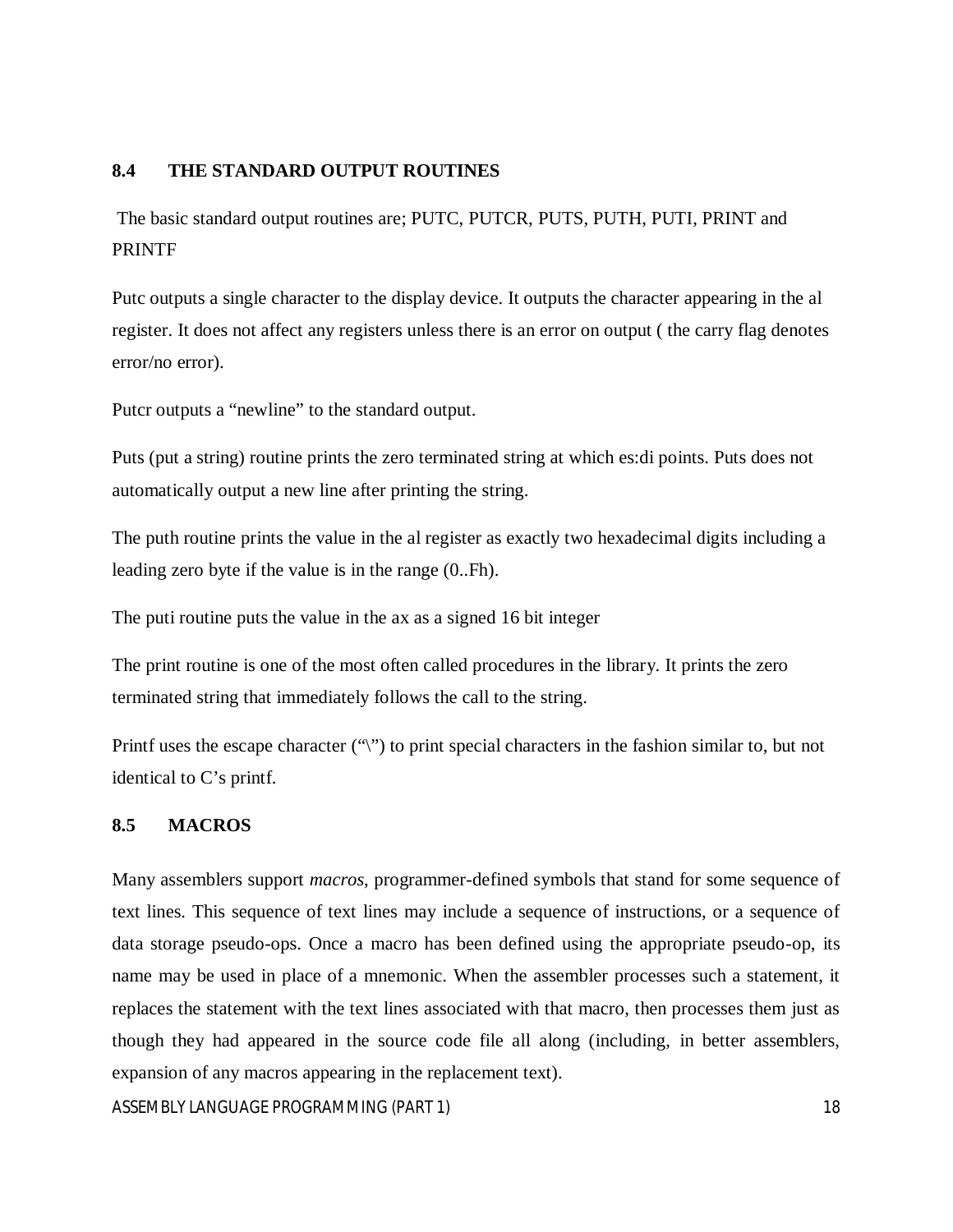Since macros can have 'short' names but expand to several or indeed many lines of code, they can be used to make assembly language programs appear to be much shorter (require less lines of source code from the application programmer - as with a higher level language). They can also be used to add higher levels of structure to assembly programs, optionally introduce embedded de-bugging code via parameters and other similar features.

Many assemblers have built-in macros for system calls and other special code sequences.

Macro assemblers often allow macros to take parameters. Some assemblers include quite sophisticated macro languages, incorporating such high-level language elements as optional parameters, symbolic variables, conditionals, string manipulation, and arithmetic operations, all usable during the execution of a given macros, and allowing macros to save context or exchange information. Thus a macro might generate a large number of assembly language instructions or data definitions, based on the macro arguments. This could be used to generate record-style data structures or "unrolled" loops, for example, or could generate entire algorithms based on complex parameters. An organization using assembly language that has been heavily extended using such a macro suite can be considered to be working in a higher-level language, since such programmers are not working with a computer's lowest-level conceptual elements.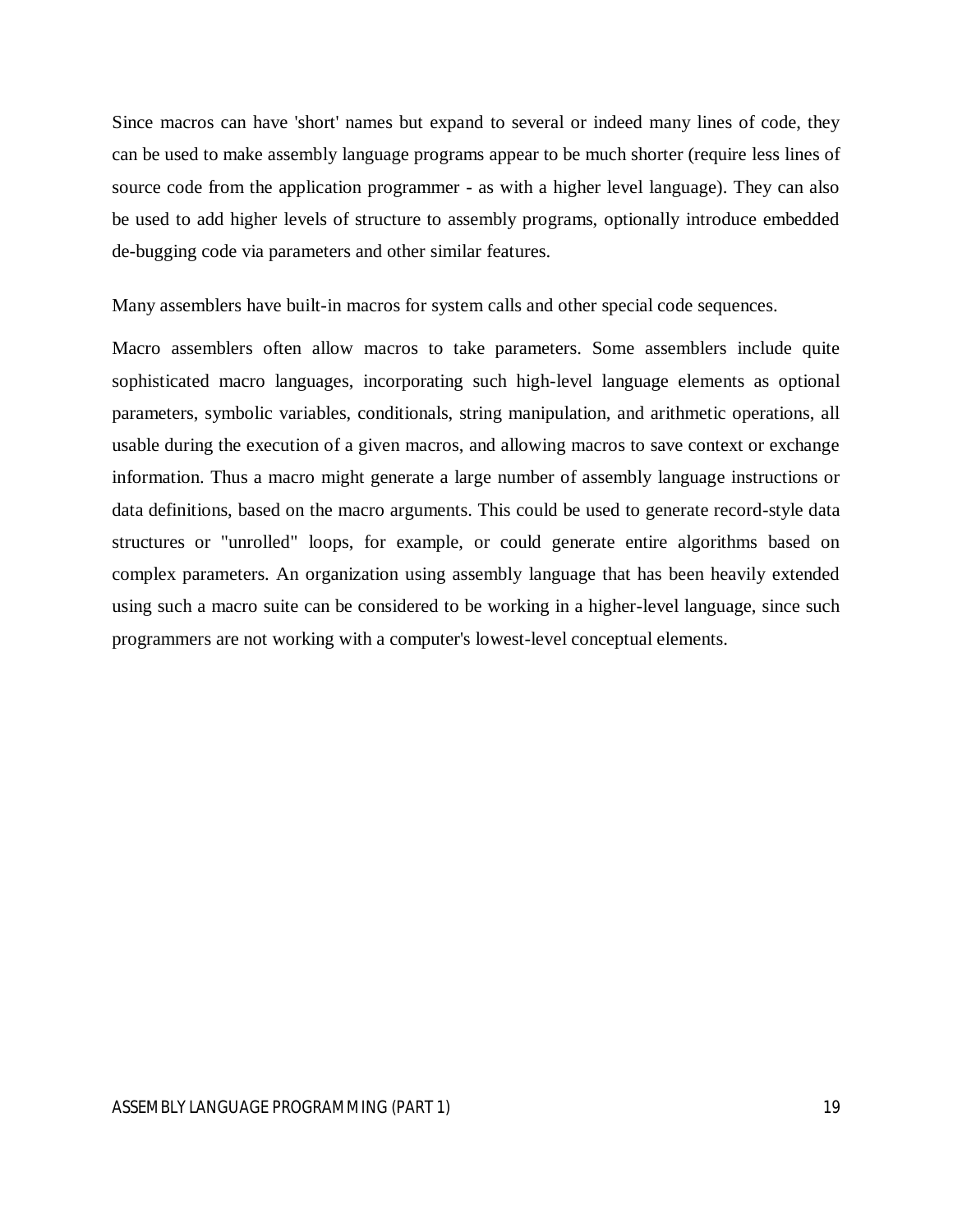# **CHAPTER NINE**

# **ASSEMBLY LANGUAGE PROGRAM**

A program written in assembly language consists of a series of *instructions*--mnemonics that correspond to a stream of executable instructions, when translated by an assembler, that can be loaded into memory and executed.

For example, an x86/IA-32 processor can execute the following binary instruction as expressed in machine language (see x86 assembly language):

Binary: 10110000 01100001 (Hexadecimal: B0 61)

The equivalent assembly language representation is easier to remember (example in Intel syntax, more *mnemonic*):

#### MOV **AL**, #61h

This instruction means:

 Move the value 61h (or 97 decimal; the h-suffix means hexadecimal; the pound sign means move the immediate value, not location) into the processor register named "AL".

The mnemonic "mov" represents the opcode **1011** which *moves* the value in the second operand into the register indicated by the first operand. The mnemonic was chosen by the instruction set designer to abbreviate "move", making it easier for the programmer to remember. A commaseparated list of arguments or parameters follows the opcode; this is a typical assembly language statement.

#### **9.1 OVERVIEW OF ASSEMBLY LANGUAGE PROGRAMMING**

ASSEMBLY LANGUAGE PROGRAMMING (PART 1) 20 In practice many programmers drop the word *mnemonic* and, technically incorrectly, call "mov" an *opcode*. When they do this they are referring to the underlying binary code which it represents. To put it another way, a mnemonic such as "mov" is not an opcode, but as it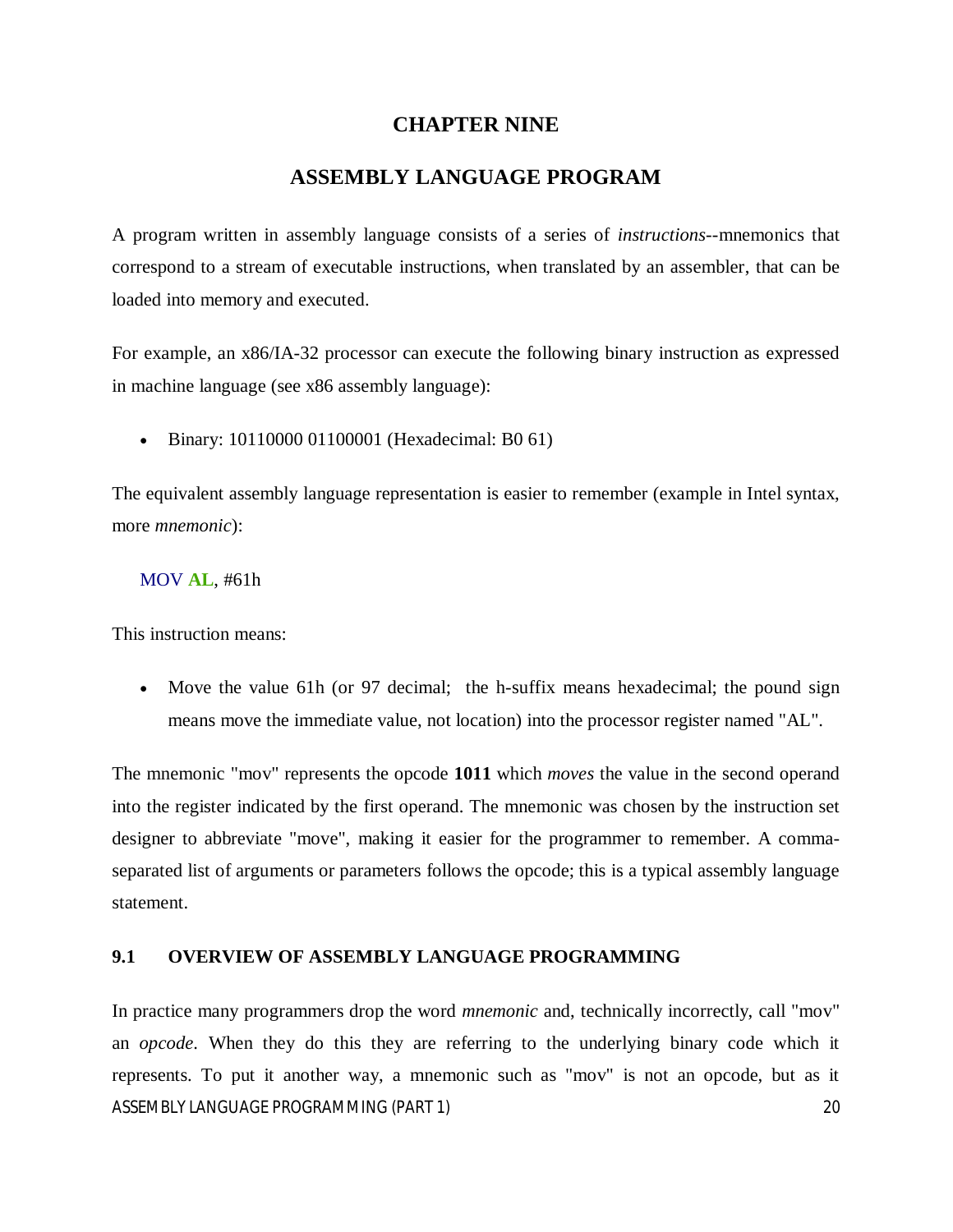symbolizes an opcode, one might refer to "the opcode mov" for example when one intends to refer to the binary opcode it symbolizes rather than to the symbol--the mnemonic--itself. As few modern programmers have need to be mindful of actually what binary patterns are the opcodes for specific instructions, the distinction has in practice become a bit blurred among programmers but not among processor designers.

Transforming assembly into machine language is accomplished by an assembler, and the reverse by a disassembler. Unlike in high-level languages, there is usually a one-to-one correspondence between simple assembly statements and machine language instructions. However, in some cases, an assembler may provide *pseudoinstructions* which expand into several machine language instructions to provide commonly needed functionality. For example, for a machine that lacks a "branch if greater or equal" instruction, an assembler may provide a pseudoinstruction that expands to the machine's "set if less than" and "branch if zero (on the result of the set instruction)". Most full-featured assemblers also provide a rich macro language (discussed below) which is used by vendors and programmers to generate more complex code and data sequences.

Each computer architecture and processor architecture has its own machine language. On this level, each instruction is simple enough to be executed using a relatively small number of electronic circuits. Computers differ by the number and type of operations they support. For example, a new 64-bit machine would have different circuitry from a 32-bit machine. They may also have different sizes and numbers of registers, and different representations of data types in storage. While most general-purpose computers are able to carry out essentially the same functionality, the ways they do so differ; the corresponding assembly languages reflect these differences.

## **9.2 THE LINKER**

The Linker is used for linking the output of an assembler to an executable file.

Basically a linker is used for large projects where there is more than one file to be assembled. Each of the assembly language files might contain references to code elements in the other files.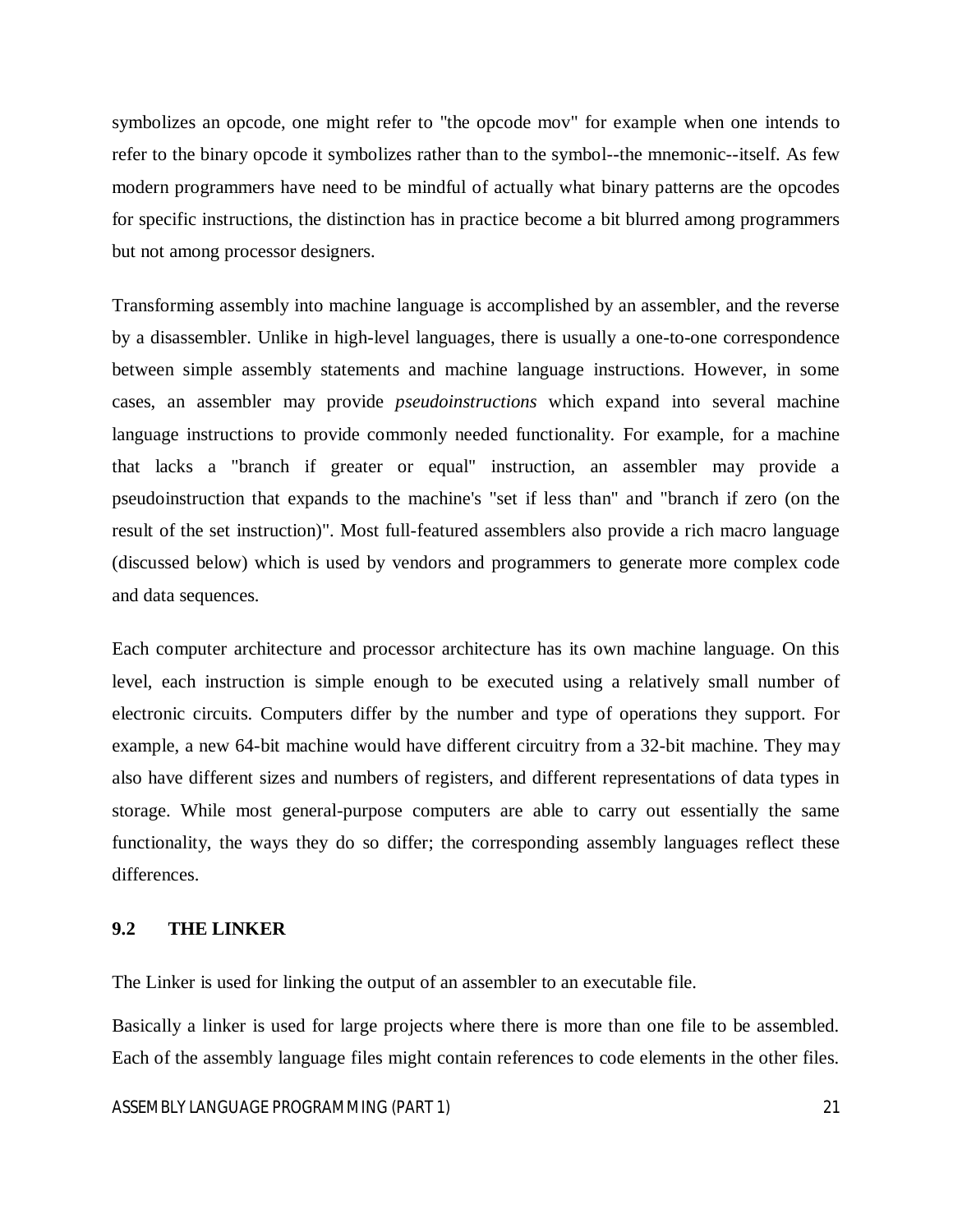A linker is the program that ties all the loose ends together and makes a single program out of the pieces.

Thus, technically, an assembler converts assembly language files to *object files* (basically machine code with some loose ends), and a linker connects all the object files together and makes a single executable program out of them.

However, there are some assemblers that do not require the use of a linker. E.g Flat Assembler FASM.

Actually, a linker is not just specific to assembly language programing. It is used fairly much regardless of the language in which you are programming.

An example of a linker is the ALINK

# **9.3 COMMON ASSEMBLERS**

Some commonly used assemblers are listed below;

Lazy Assembler (LZASM) GoASM Flat Assembler (FASM) MASM32 Pass32 Netwide Assembler (NASM)

In this course, the Microsoft Micro Assembler (MASM) will be used.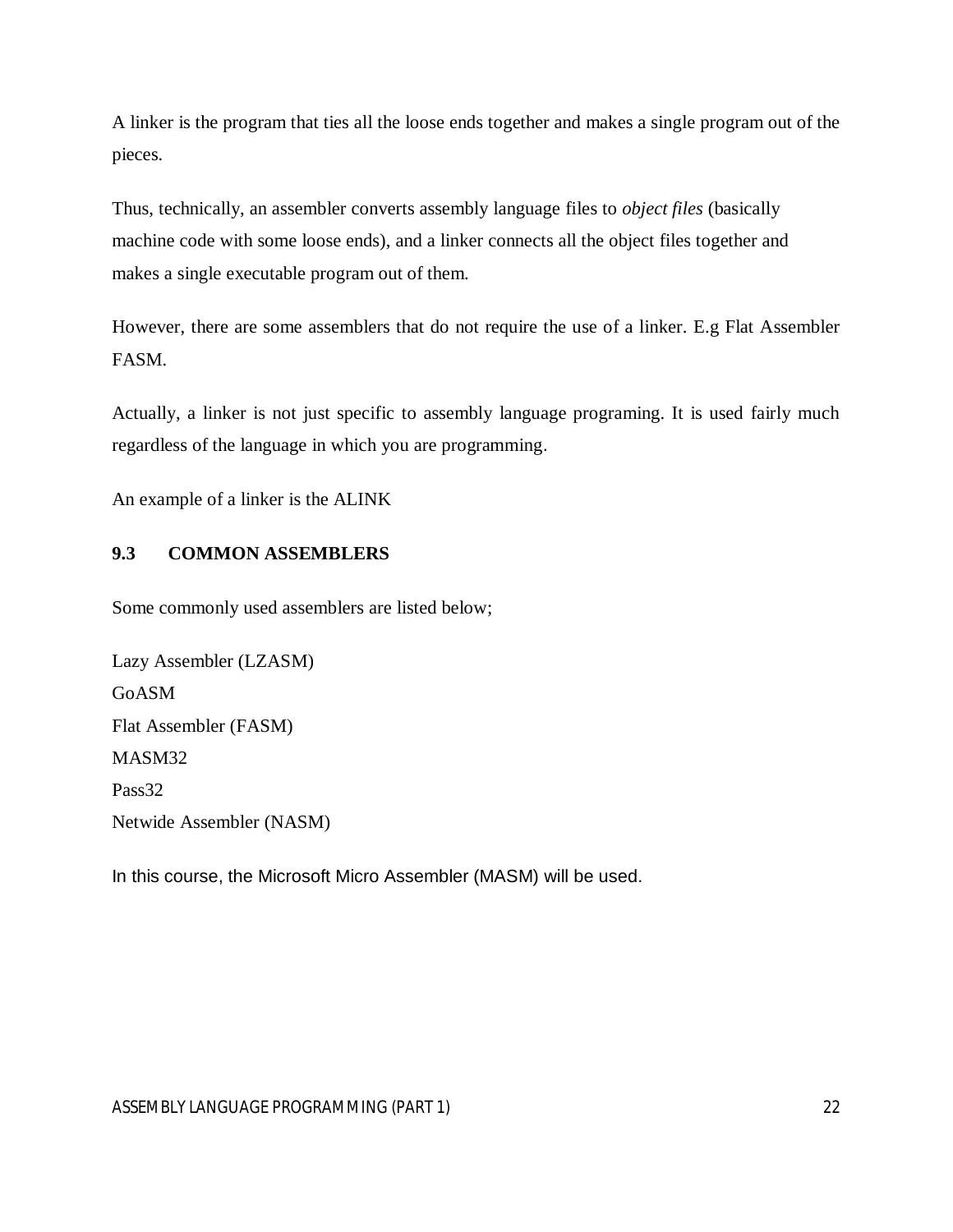# **9.4 A SIMPLE HELLO WORLD PROGRAM USING FLAT ASSEMBLER(FASM)**

Include '%fasminc%/win32ax.inc'

.code

start:

invoke MessageBox, HWND\_DESKTOP, "Hello World! ", "Win32 Assembly",MB\_OK invoke ExitProcess, 0

.endstart

The first line *includes* a special macro file win32ax.inc

The next line tells the assembler we are going to include some code now.

The line start: is simply a label. It just gives a name to one of the lines of our program so we can refer to it elsewhere. We'll use labels often, for example when writing loops or using other jump instructions. The label will simply allow us to refer to that particular location within our code, by name; say for example if we wanted to jump to that location from somewhere else.

The program is ended with the .end directive. It takes one parameter, the name of a label corresponding to the entry point of the program (which doesn't need to be at the start of the program). When the program is loaded into memory by the operating system, execution of the program will begin at this point.

# **9.5 A SIMPLE HELLO WORLD PROGRAM USING NETWIDE ASSEMBLY LANGUAGE (NASM)**

1: %include'system.inc'

2: 3: section .data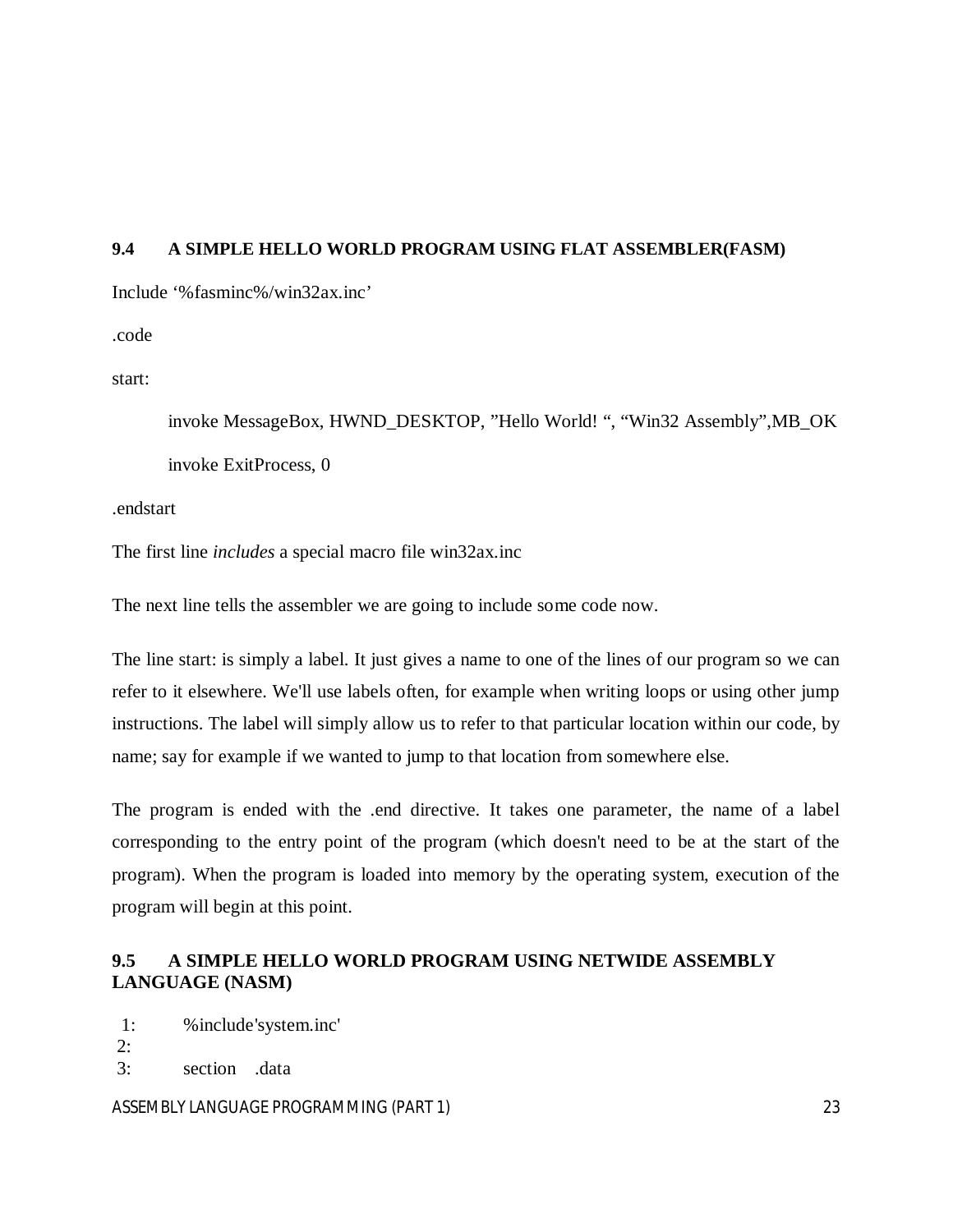| 4:  | hello     | db          | 'Hello, World!', 0Ah |
|-----|-----------|-------------|----------------------|
| 5:  | hbytes    | equ         | hello                |
| 6:  |           |             |                      |
| 7:  | section   | .text       |                      |
| 8:  | global    | start       |                      |
| 9:  | start:    |             |                      |
| 10: | push      |             | dword hbytes         |
| 11: | push      | dword hello |                      |
| 12: | push      |             | dword stdout         |
| 13: | sys.write |             |                      |
| 14: |           |             |                      |
| 15: | push      | dword 0     |                      |
| 16: | sys.exit  |             |                      |

Here is what it does: Line 1 includes the defines, the macros, and the code from system.inc.

Lines 3-5 are the data: Line 3 starts the data section/segment. Line 4 contains the string "Hello, World!" followed by a new line (**0Ah**). Line 5 creates a constant that contains the length of the string from line 4 in bytes.

Lines 7-16 contain the code. Note that FreeBSD uses the *elf* file format for its executables, which requires every program to start at the point labeled **\_start** (or, more precisely, the linker expects that). This label has to be global.

Lines 10-13 ask the system to write **hbytes** bytes of the **hello** string to **stdout**.

Lines 15-16 ask the system to end the program with the return value of **0**. The **SYS\_exit** syscall never returns, so the code ends there.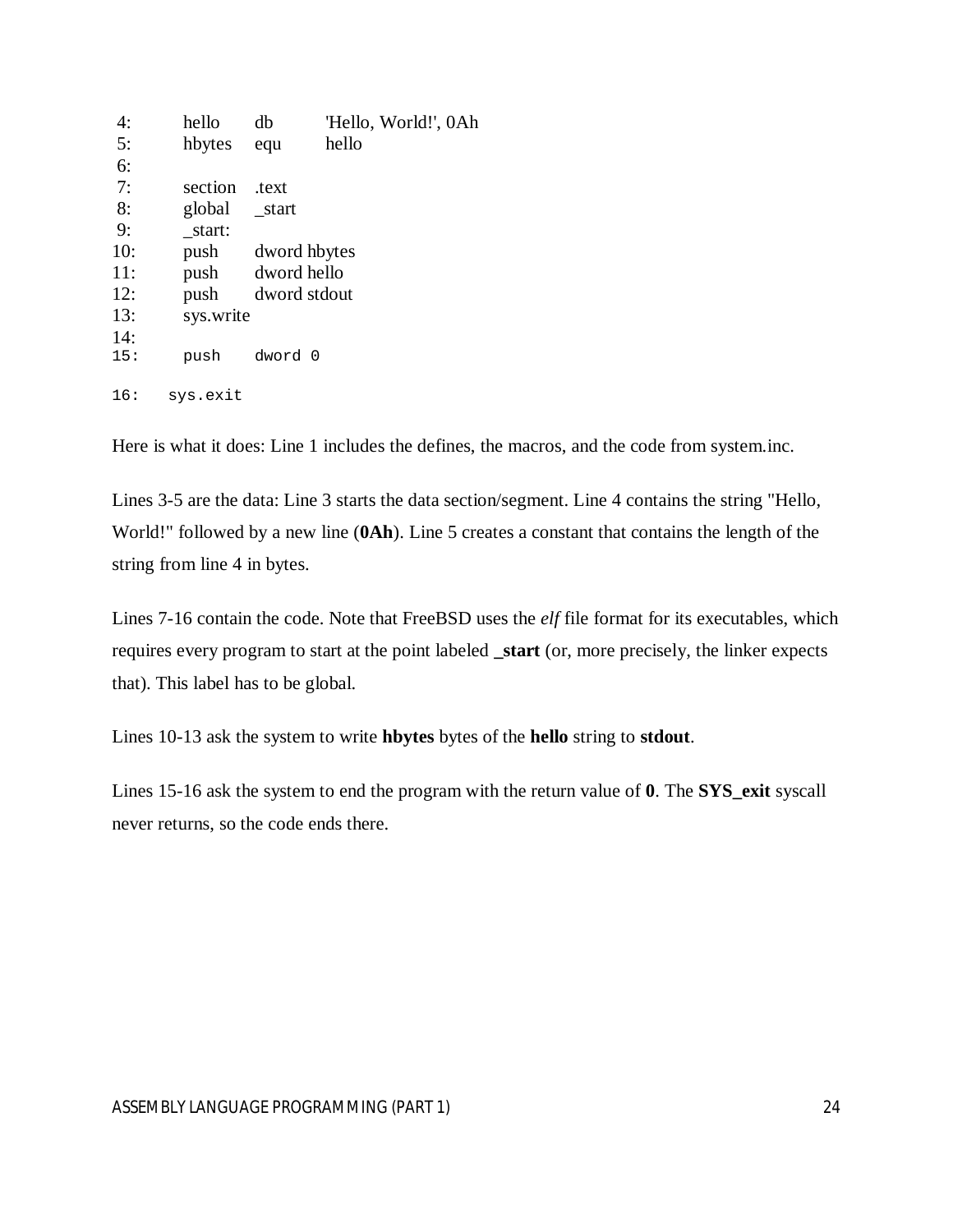# **CHAPTER TEN**

# **JOB CONTROL LANGUAGE**

## **10.1 INTRODUCTION**

**Job Control Language** (**JCL**) is a scripting language used on IBM mainframe operating systems to instruct the system on how to run a batch job or start a subsystem. The term "Job Control Language" can also be used generically to refer to all languages which perform these functions.

JCL consists of control statements that do the following;

- introduce a computer job to the operating system
- request hardware devices
- direct the operating system on what is to be done in terms of running applications and scheduling resources

JCL is not used to write computer programs. Instead it is most concerned with input/output-- telling the operating system everything it needs to know about the input/output requirements. It provides the means of communicating between an application program and the operating system and computer hardware.

JCL can be difficult because of the way it is used. A normal programming language, however difficult, soon becomes familiar through constant usage. This contrasts with JCL in which language features are used so infrequently that many never become familiar.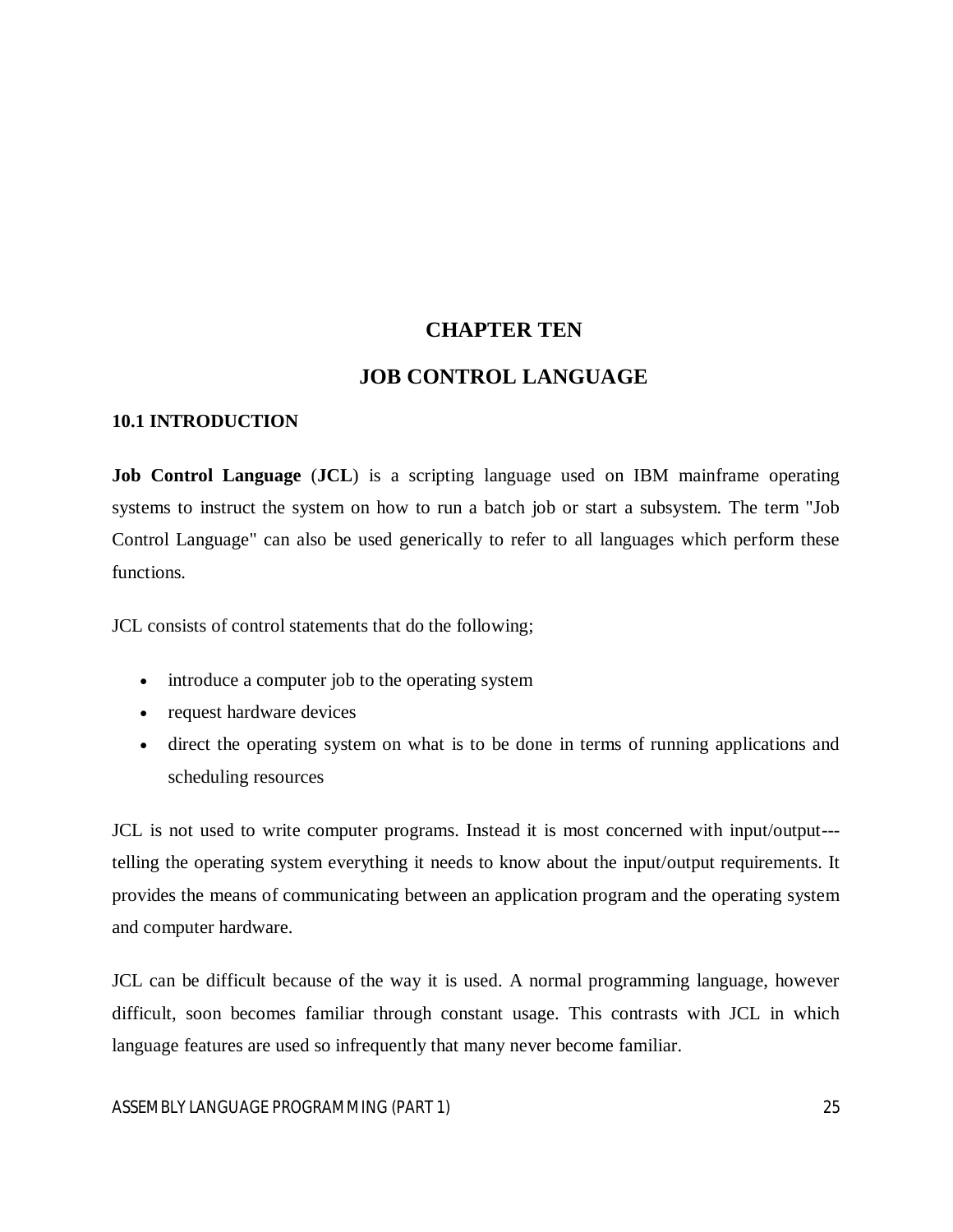JCL can be difficult because of its design - JCL:

- consists of individual parameters, each of which has an effect that may take pages to describe
- has few defaults--must be told exactly what to do
- requires specific placement of commas and blanks
- is very unforgiving--one error may prevent execution

JCL is not necessarily difficult because most users only use a small set of similar JCL that never changes from job to job.

#### **10.2 BASIC SYNTAX AND RULES OF JCL**

| //NAME  | <b>OPERATION</b> | OPERAND, OPERAND, OPERAND COMMENTS |         |
|---------|------------------|------------------------------------|---------|
|         |                  |                                    |         |
|         |                  |                                    |         |
| name    | operation        | operand field                      | comment |
| - field | tield            |                                    | field   |

name field - identifies the statement so that other statements or the system can refer to it. The name field must begin immediately after the second slash. It can range from 1 to 8 characters in length, and can contain any alphanumeric  $(A \text{ to } Z)$  or national  $(\mathcal{Q} \text{ $} \#)$  characters. operation field - specifies the type of statement: JOB, EXEC, DD, or an operand command. operand field - contains parameters separated by commas. Parameters are composites of prescribed words (keywords) and variables for which information must be substituted. comments field - optional. Comments can be extended through column 80, and can only be coded if there is an operand field.

#### **General JCL Rules:**

- Must begin with  $//$  (except for the  $/*$  statement) in columns 1 and 2
- Is case-sensitive (lower-case is just not permitted)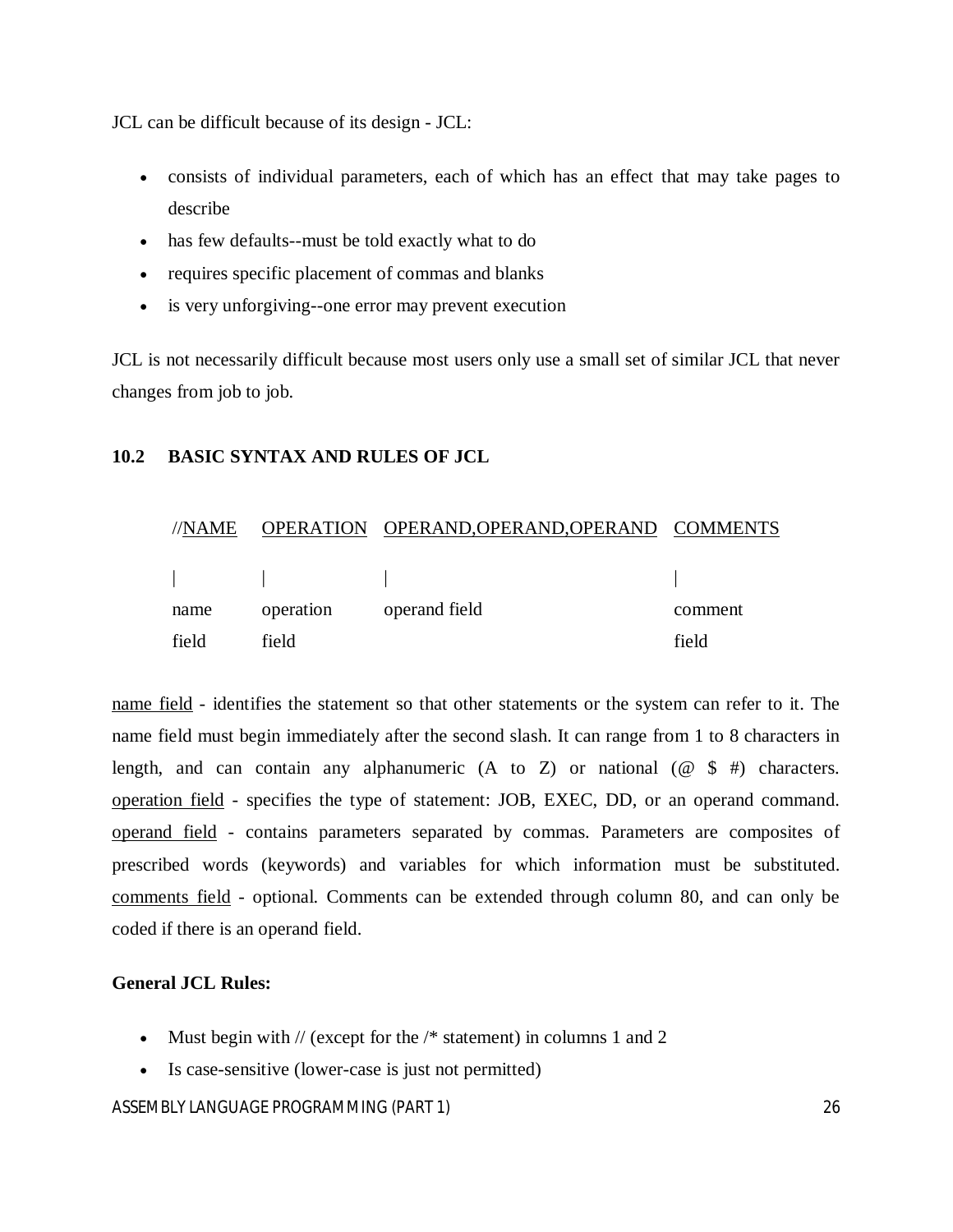- NAME field is optional
- must begin in column 3 if used
- must code one or more blanks if omitted
- OPERATION field must begin on or before column 16
- OPERATION field stands alone
- OPERANDS must end before column 72
- OPERANDS are separated by commas

All fields, except for the operands, must be separated by one blank.

# **More on JCL**

| //LABEL       |                | <b>OPERATION</b> | OPERAND, | OPERAND,          |
|---------------|----------------|------------------|----------|-------------------|
| $\frac{1}{2}$ |                |                  |          | OPERAND, OPERAND, |
| $\frac{1}{2}$ |                |                  |          | OPERAND,          |
|               | <b>OPERAND</b> |                  |          |                   |

When the total length of the fields on a control statement exceeds 71 columns, continue the fields onto one or more following statements.

- Interrupt the field after a complete operand (including the comma that follows it) at or before column 71
- Code  $//$  in columns 1 and 2 of the following line
- Continue the interrupted statement beginning anywhere in columns 4 to 16.

# Commenting JCL

# //\* THIS IS A COMMENT LINE

JCL should be commented as you would any programming language. The comments statement contains //\* in columns 1 to 3, with the remaining columns containing any desired comments. They can be placed before or after any JCL statements following the JOB statement to help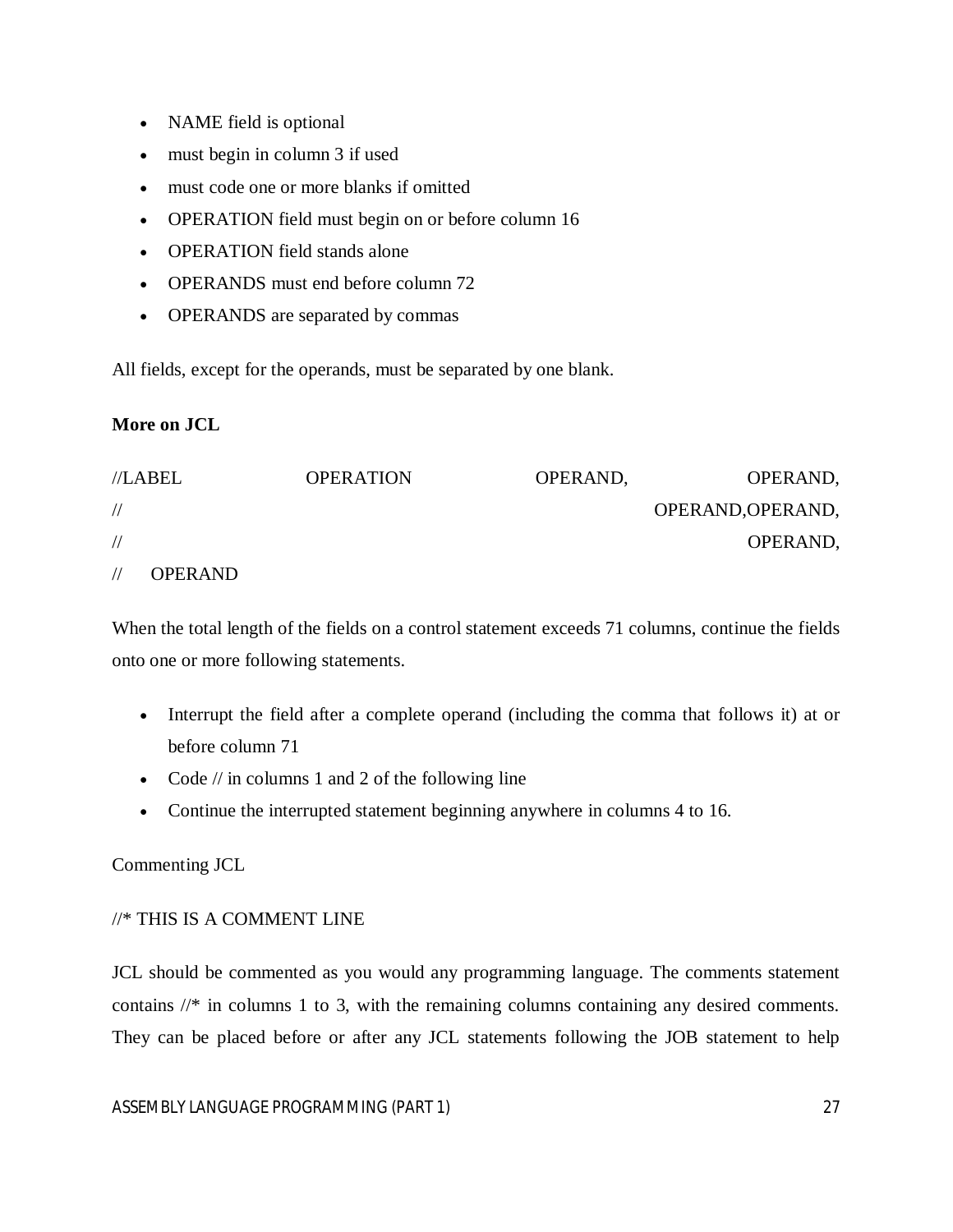document the JCL. Comments can also be coded on any JCL statement by leaving a blank field after the operand field.

## **10.3 TYPES OF JCL STATEMENTS**

JOB Identifies the beginning of a job

EXEC Indicates what work is to be done

DD Data Definition, i.e., Identifies what resources are needed and where to find them

## **10.4 THE JOB STATEMENT**

The JOB statement informs the operating system of the start of a job, gives the necessary accounting information, and supplies run parameters. Each job must begin with a single JOB statement.//jobname JOB USER=userid

jobname - a descriptive name assigned to the job by the user which is the banner on your printout - any name from 1 to 8 alphanumeric  $(A-Z,0-9)$  or national  $(\text{\$},\text{\$\emptyset$},\text{\#})$  characters - first character must be alphabetic or national

JOB - indicates the beginning of a job

Userid - a 1 to 7 character user identification assigned to access the system

# **10.5 THE EXEC STATEMENT**

Use the EXEC (execute) statement to identify the application program or cataloged or in-stream procedure that this job is to execute and to tell the system how to process the job.

//stepname EXEC procedure,REGION=####K

or

ASSEMBLY LANGUAGE PROGRAMMING (PART 1) 28 //stepname EXEC PGM=program,REGION=####K